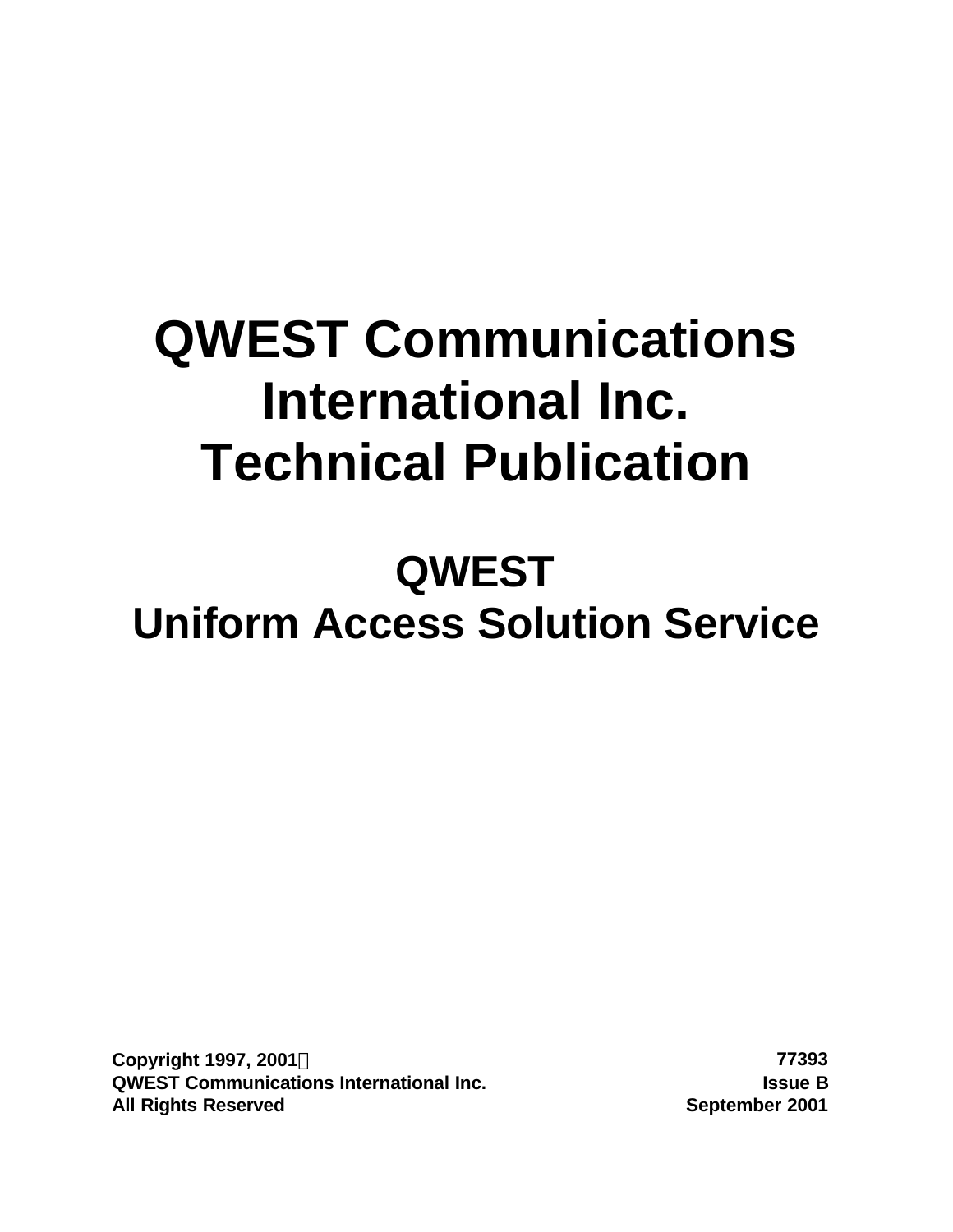### NOTICE

This publication provides information about Uniform Access Solution (UAS) Service and the various ways in which it can be integrated with other QWEST services.

PUB 77393 is intended to be used with QWEST Communications International Inc. Technical Publication 77375, *1.544 Mbit/s Channel Interfaces Technical Specifications for Network Channel Interface Codes Describing Electrical Interfaces at Customer Premises and at QWEST Communications, Inc. Central Offices.*

QWEST Communications International Inc. reserves the right to revise this document for any reason, including but not limited to, conformity with standards promulgated by various governmental or regulatory agencies; utilization of advances in the state of the technical arts; or to reflect changes in the design of equipment, techniques, or procedures described or referred to herein.

Liability to anyone arising out of use or reliance upon any information set forth herein is expressly disclaimed, and no representation or warranties, expressed or implied, are made with respect to the accuracy or utility of any information set forth herein.

This document is not to be construed as a suggestion to any manufacturer to modify or change any of its products, nor does this publication represent any commitment by QWEST Communications International Inc. to purchase any specific products. Further, conformance to this publication does not constitute a guarantee of a given supplier's equipment and/or its associated documentation.

Ordering information for QWEST Publications can be obtained from the Reference Section of this document.

If further information is required, please contact:

QWEST Communications International Inc. Manager – New Services Planning 700 W. Mineral Ave. MN-F15.15 Littleton, CO 80120 (303) 707-7107 (303) 707-9497 Fax # E-mail: jhsmit2@qwest.com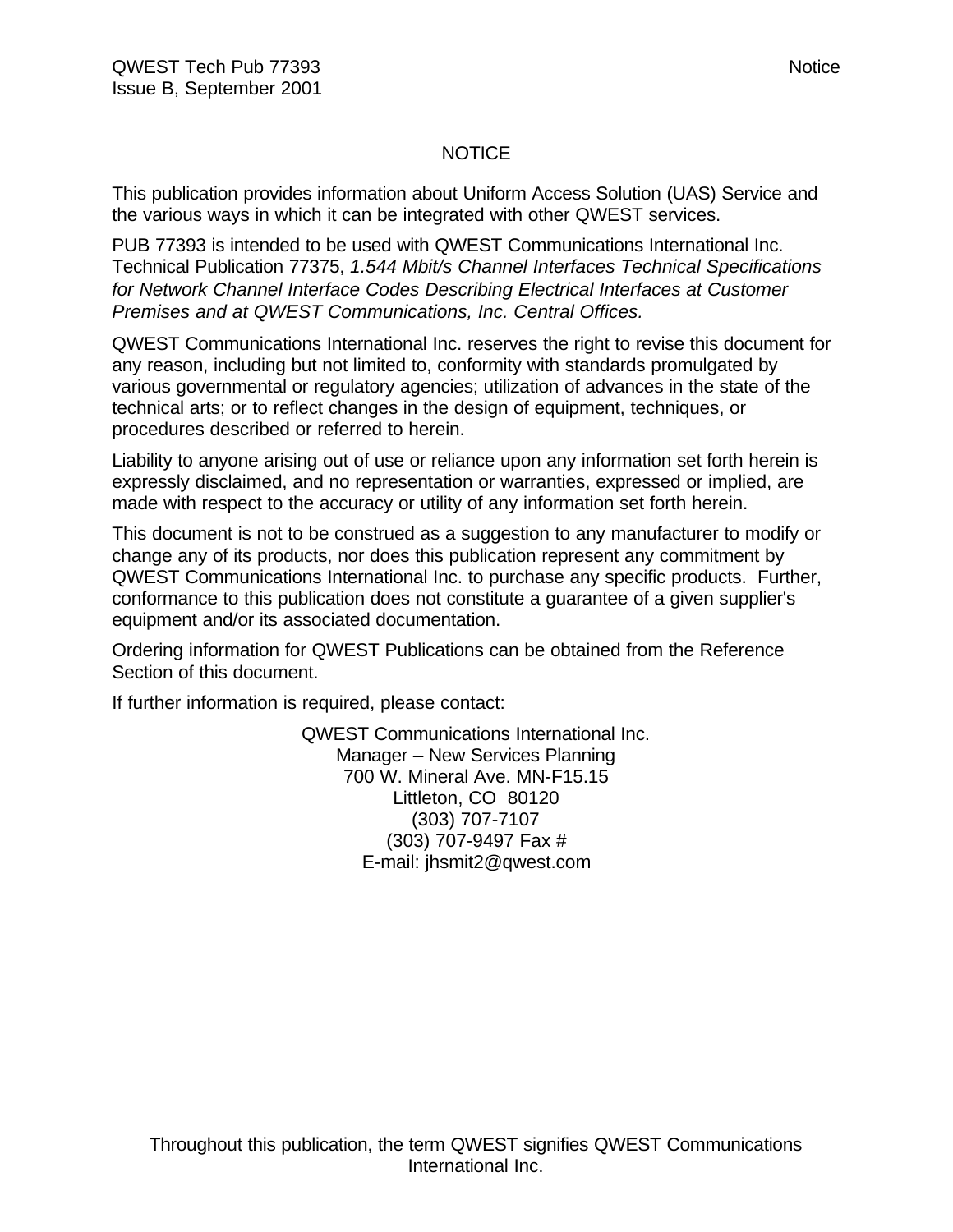### COMMENTS on PUB 77393

### PLEASE TEAR OUT AND SEND YOUR COMMENTS/SUGGESTIONS TO:

QWEST Corporation Manager – New Services Planning 700 W. Mineral Ave. MN-F15.15 Littleton, CO 80120 (303) 707-7107 (303) 707-9497 Fax # E-mail: jhsmit2@qwest.com

Information from you helps us to improve our Publications. Please take a few moments to answer the following questions and return to the above address.

| Was this Publication valuable to you in understanding  |      |      |
|--------------------------------------------------------|------|------|
| The technical parameters of our service?               | YES. | NO I |
| Was the information accurate and up-to-date?           | YES. | NO.  |
| Was the information easily understood?                 | YES  | NO I |
| Were the contents logically sequenced?                 | YES  | NO.  |
| Were the tables and figures understandable and helpful | YES  | NO . |
| Were the pages legible?                                | YES  | NO.  |

If you answered NO to any of the questions and/or if you have any other comments or suggestions, please explain:

\_\_\_\_\_\_\_\_\_\_\_\_\_\_\_\_\_\_\_\_\_\_\_\_\_\_\_\_\_\_\_\_\_\_\_\_\_\_\_\_\_\_\_\_\_\_\_\_\_\_\_\_\_\_\_\_\_\_\_\_\_\_\_\_\_\_\_\_\_\_ \_\_\_\_\_\_\_\_\_\_\_\_\_\_\_\_\_\_\_\_\_\_\_\_\_\_\_\_\_\_\_\_\_\_\_\_\_\_\_\_\_\_\_\_\_\_\_\_\_\_\_\_\_\_\_\_\_\_\_\_\_\_\_\_\_\_\_\_\_\_

| (Attach additional sheet, if necessary) |                     |  |  |
|-----------------------------------------|---------------------|--|--|
| Name                                    | Date ______________ |  |  |
| Company                                 |                     |  |  |
| <b>Address</b>                          |                     |  |  |
| <b>Telephone Number</b>                 |                     |  |  |
| E-Mail                                  |                     |  |  |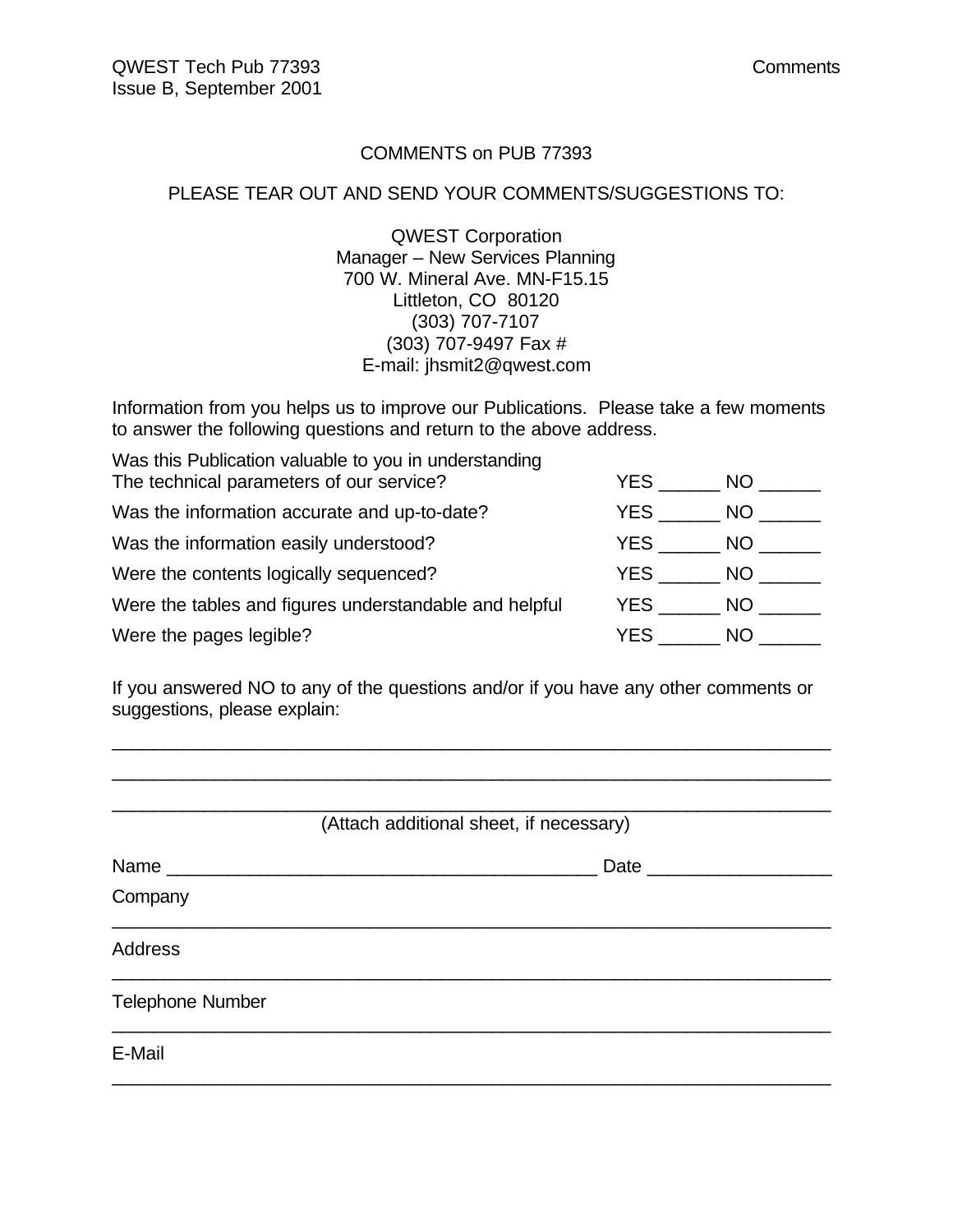|    |                                        | <b>Chapter and Section</b>                                     | Page                                                                                 |
|----|----------------------------------------|----------------------------------------------------------------|--------------------------------------------------------------------------------------|
| 1. | 1.1<br>1.2<br>1.3<br>1.4               |                                                                | $1 - 1$<br>$1 - 1$<br>$1 - 1$<br>$1 - 1$<br>$1 - 1$                                  |
| 2. | 2.1<br>2.2                             | Overview of QWEST Corporations Uniform Access Solution Service | $2 - 1$<br>$2 - 1$<br>$2 - 2$<br>$2 - 2$<br>$2 - 3$                                  |
|    | 2.3<br>2.4<br>2.5<br>2.6<br>2.7        | 2.3.1<br><b>QWEST Services and Features offered with UAS</b>   | $2 - 3$<br>$2 - 3$<br>$2 - 3$<br>$2 - 4$<br>$2 - 4$<br>$2 - 5$<br>$2 - 5$<br>$2 - 5$ |
| 3. | 3.1<br>3.2<br>3.3<br>3.4<br>3.5<br>3.6 | UAS with Self-Healing Alternate Route Protection               | $3 - 1$<br>$3 - 1$<br>$3 - 1$<br>$3 - 2$<br>$3 - 2$<br>$3 - 3$<br>$3 - 4$            |
| 4. | 4.1<br>4.2<br>4.3<br>4.4<br>4.5<br>4.6 | Network Channel and Network Channel Interface Codes            | $4 - 1$<br>$4 - 1$<br>$4 - 1$<br>$4 - 1$<br>$4 - 1$<br>$4 - 2$<br>$4 - 2$            |
| 5. | 5.1<br>5.2                             |                                                                | $5 - 1$<br>$5 - 1$<br>$5-2$                                                          |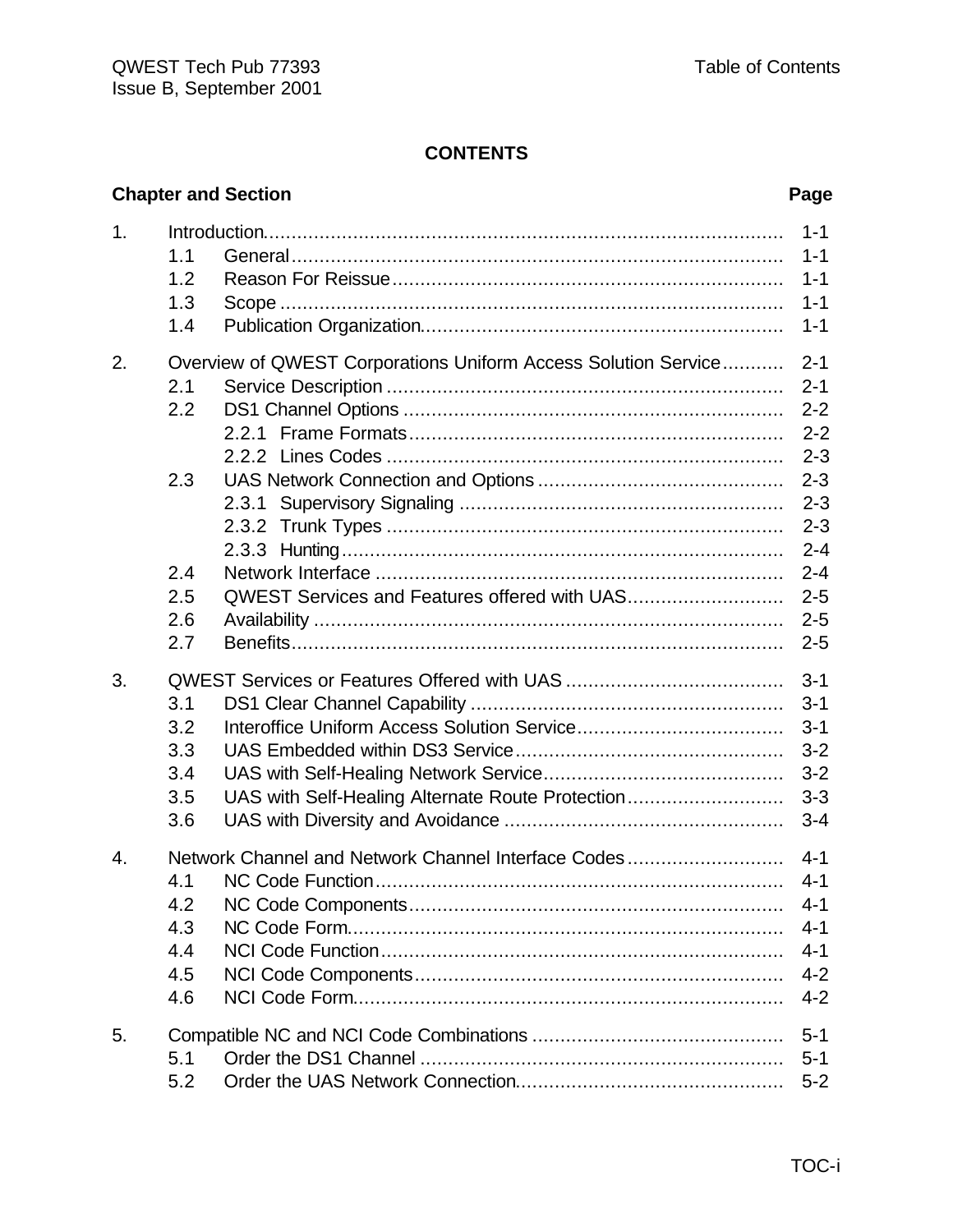# **CONTENTS** (Continued)

|    |     | <b>Chapter and Section</b>                                   | Page |
|----|-----|--------------------------------------------------------------|------|
| 6. |     | Compatible NC and NCI Code Combinations for QWEST Services   |      |
|    |     |                                                              |      |
|    | 6.1 |                                                              |      |
|    | 6.2 |                                                              |      |
|    | 6.3 |                                                              |      |
|    | 6.4 |                                                              |      |
|    | 6.5 | UAS with Self-Healing Alternate Route Protection (SHARP) 6-3 |      |
|    | 6.6 |                                                              |      |
| 7. |     |                                                              |      |
|    | 7.1 |                                                              |      |
|    | 7.2 |                                                              |      |
| 8. |     |                                                              |      |
|    | 8.1 |                                                              |      |
|    | 8.2 |                                                              |      |
|    | 8.3 |                                                              |      |
|    | 8.4 |                                                              |      |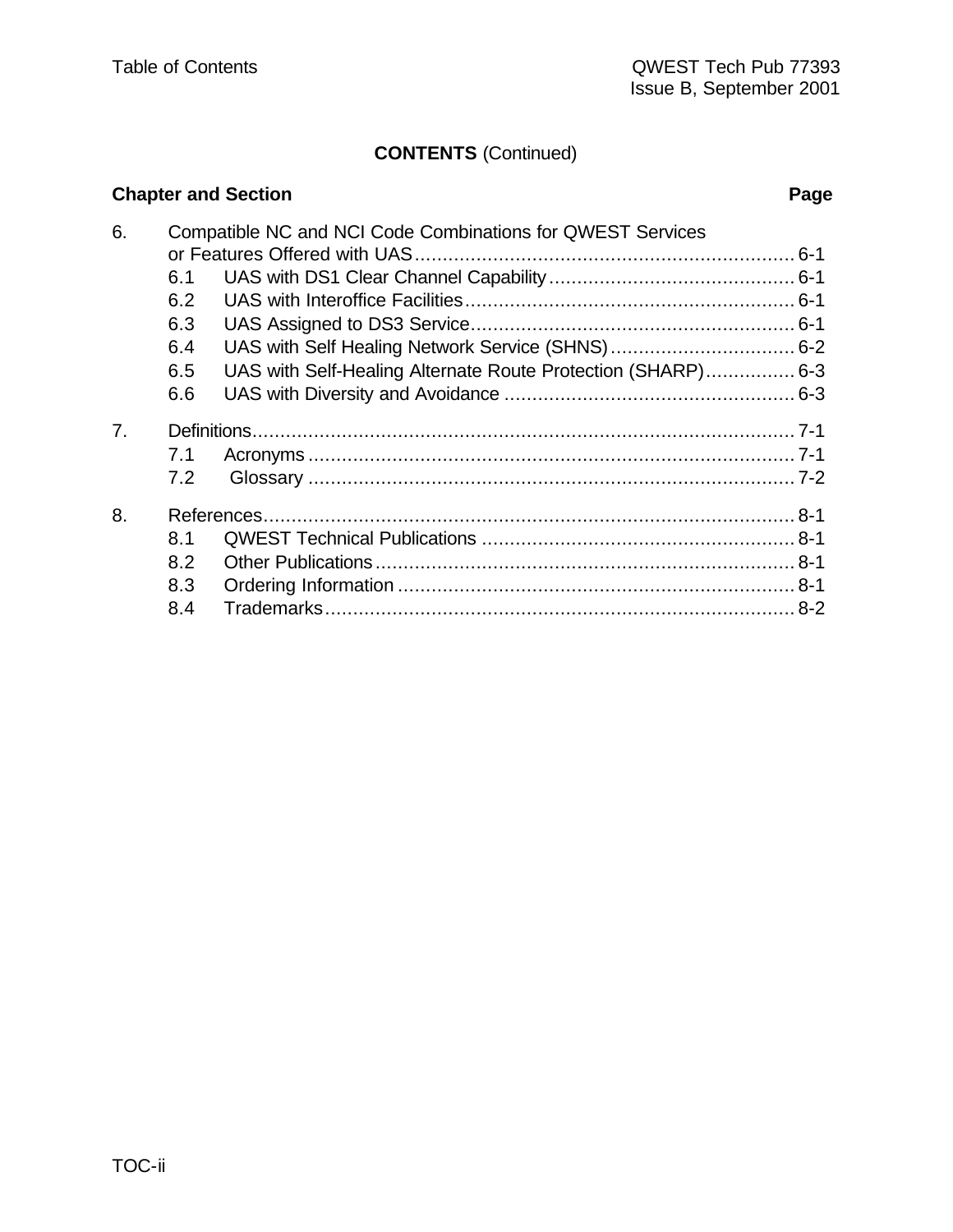# **CONTENTS** (Continued)

# **Figures Page** 2-1 Detail Design of Uniform Access Solution Service.................................... 2-1 2-2 Network Interface of Uniform Access Solution Service............................. 2-4 3-1 Interoffice Uniform Access Solution Service ............................................ 3-1 3-2 Uniform Access Solution Service with Self-Healing Alternate Route Protection ............................................................................................ 3-3 3-3 Diversity Requirement ........................................................................... 3-4 3-4 Avoidance Requirement......................................................................... 3-4 4-1 NCI Code Components ......................................................................... 4-2

### **Tables**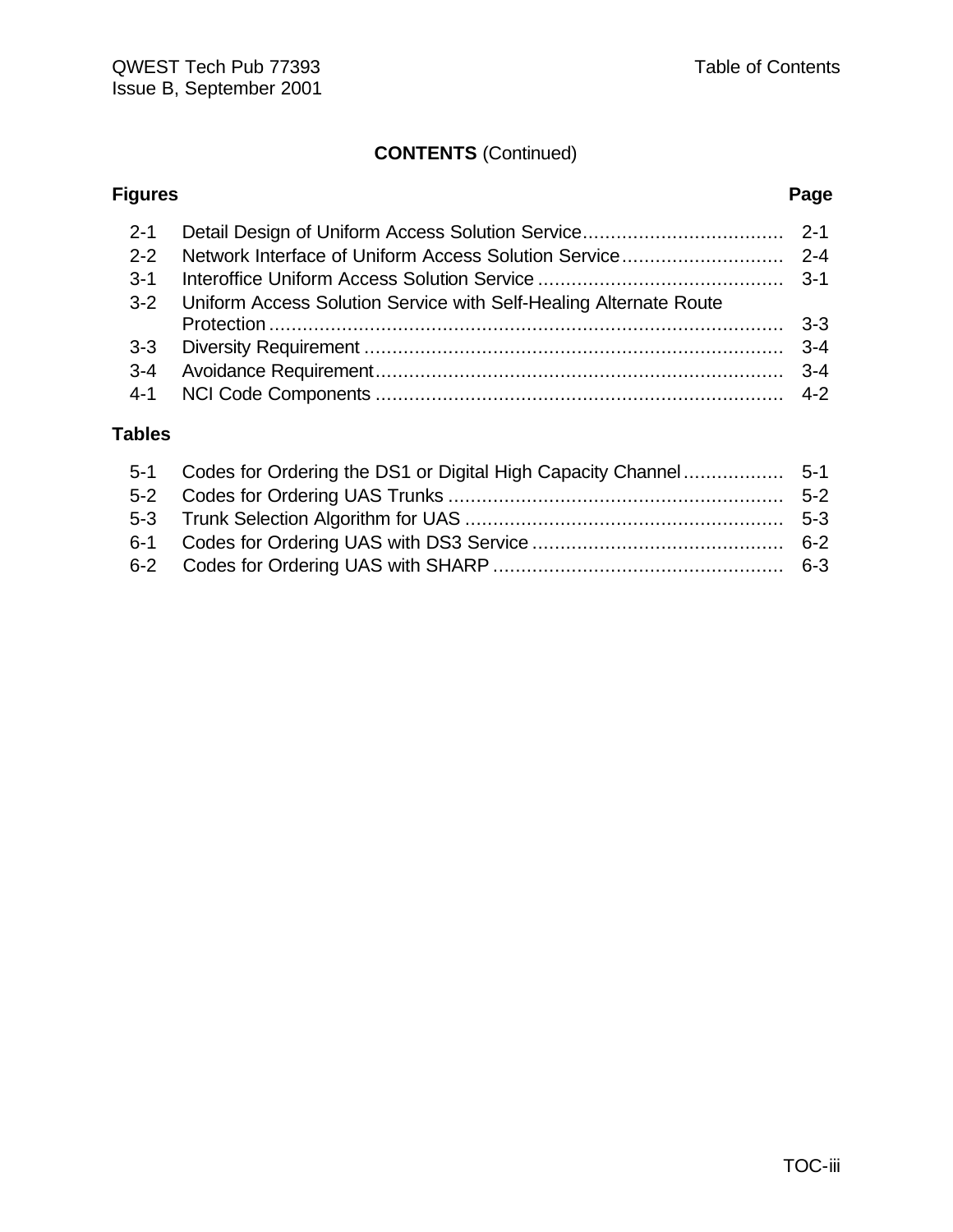# **Chapter and Section**

 $1.$ 

# Page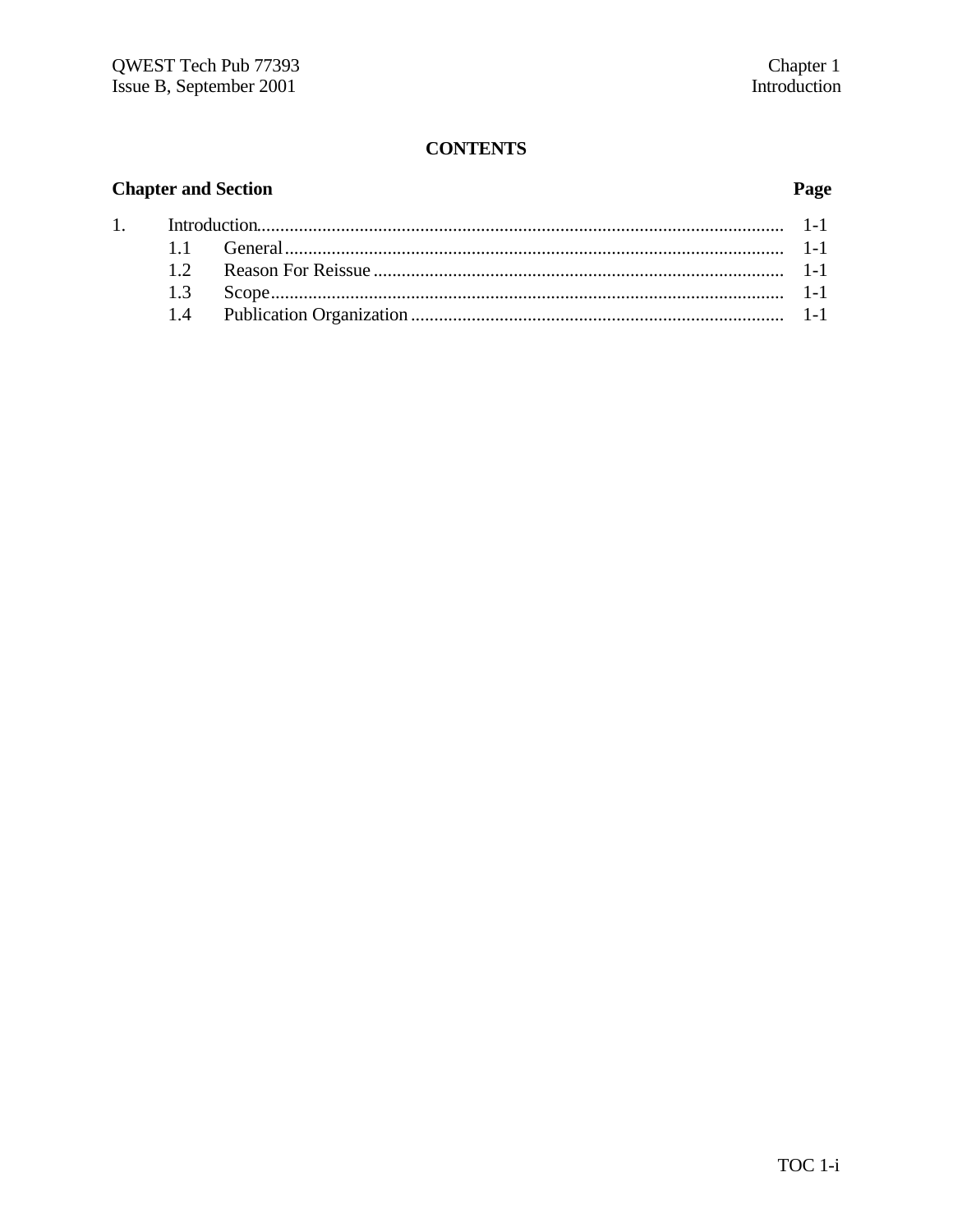### **1. Introduction**

### **1.1 General**

This publication provides information about Uniform Access Solution (UAS) Service and the various ways in which it can be integrated with other QWEST services.

PUB 77393 is intended to be used with QWEST Communications International Inc. Technical Publication 77375, *1.544 Mbit/s Channel Interfaces.*

### **1.2 Reason For Reissue**

To show QWEST Communications International Inc. as the owner of this publication and the one to contact concerning the content.

### **1.3 Scope**

UAS Service provides channelized DS1 connectivity between the customer's Customer Provided Equipment and QWEST's switch.

This publication is organized by and defines the available options when ordering UAS. The publication also provides the Network Channel (NC) and Network Channel Interface (NCI) codes and their definitions associated with UAS options. The document also includes combinations to assist customers in ordering the service.

### **1.4 Publication Organization**

| Chapter 1 | <b>Introduction</b> , provides the purpose and general information about this document.                                                                                                                   |
|-----------|-----------------------------------------------------------------------------------------------------------------------------------------------------------------------------------------------------------|
| Chapter 2 | Service Description, describes the service and its options.                                                                                                                                               |
| Chapter 3 | <b>QWEST Services and Features Offered with UAS, provides other services and</b><br>enhancements in which Uniform Access Solution can be integrated.                                                      |
| Chapter 4 | <b>Network Channel and Network Channel Interface Codes, provides a general</b><br>explanation of the codes.                                                                                               |
| Chapter 5 | Compatible NC and NCI Code Combinations, illustrates compatible NC and NCI<br>code combination tables for ordering the services described in the chapter.                                                 |
| Chapter 6 | <b>Compatible NC and NCI Code Combinations for QWEST Services and</b><br><b>Features Offered with UAS, provides additional NC and NCI code combination</b><br>tables for ordering special options of UAS. |
| Chapter 7 | <b>Definitions and Acronyms</b>                                                                                                                                                                           |
| Chapter 8 | <b>References</b>                                                                                                                                                                                         |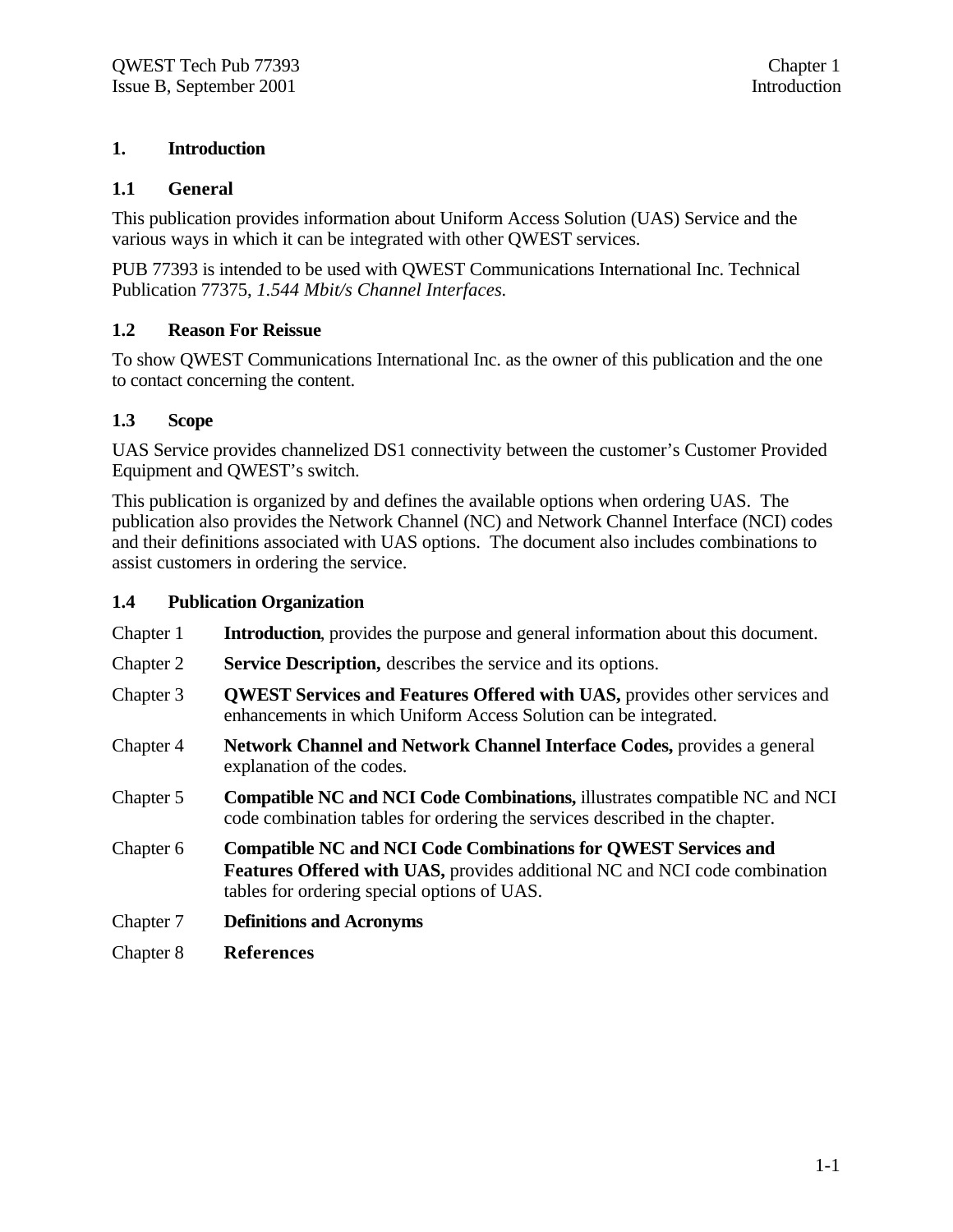| <b>Chapter and Section</b> |     |       | Page    |
|----------------------------|-----|-------|---------|
| 2.                         |     |       | $2 - 1$ |
|                            | 2.1 |       | $2 - 1$ |
|                            | 2.2 |       | $2 - 2$ |
|                            |     | 2.2.1 | $2 - 2$ |
|                            |     |       | $2 - 3$ |
|                            | 2.3 |       |         |
|                            |     | 2.3.1 |         |
|                            |     |       | $2 - 3$ |
|                            |     | 2.3.3 | $2 - 4$ |
|                            | 2.4 |       | $2 - 4$ |
|                            | 2.5 |       | $2 - 5$ |
|                            | 2.6 |       | $2 - 5$ |
|                            | 2.7 |       | $2 - 5$ |

# **Figures**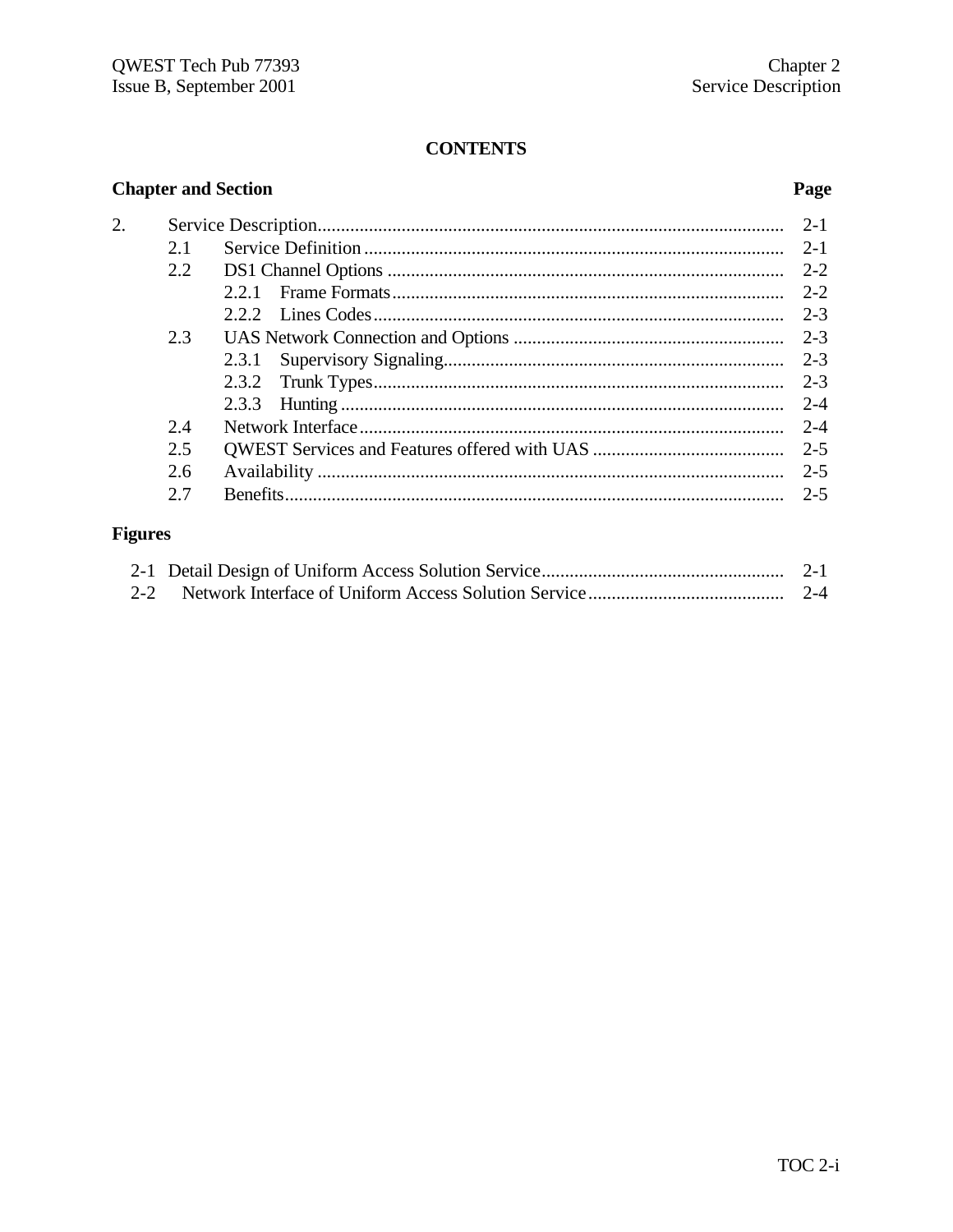### **2. Service Description**

This chapter provides an overview of Uniform Access Solution (UAS) Service and discusses the various options that are offered with UAS.

### **2.1 Service Definition**

Uniform Access Solution provides a channel which transmits a digital signal at the rate of 1.544 Mbit/s (DS1) between the customer premises and QWEST's central office switch. It is composed of two components: the DS1 Channel and common equipment and the Network Connection. The central office refers to the serving wire center switch or a foreign wire center switch. The DS1 channel at the Network Interface is also referred to as a Digital High Capacity Channel. UAS allows customers to "channelize" the DS1 into twenty-four voice grade trunks using their Customer Provided Equipment (CPE). These channels are assigned to the trunk interface unit of QWEST's central office switch. Figure 2-1 describes the design for UAS.



**Figure 2-1** Detail Design of Uniform Access Solution Service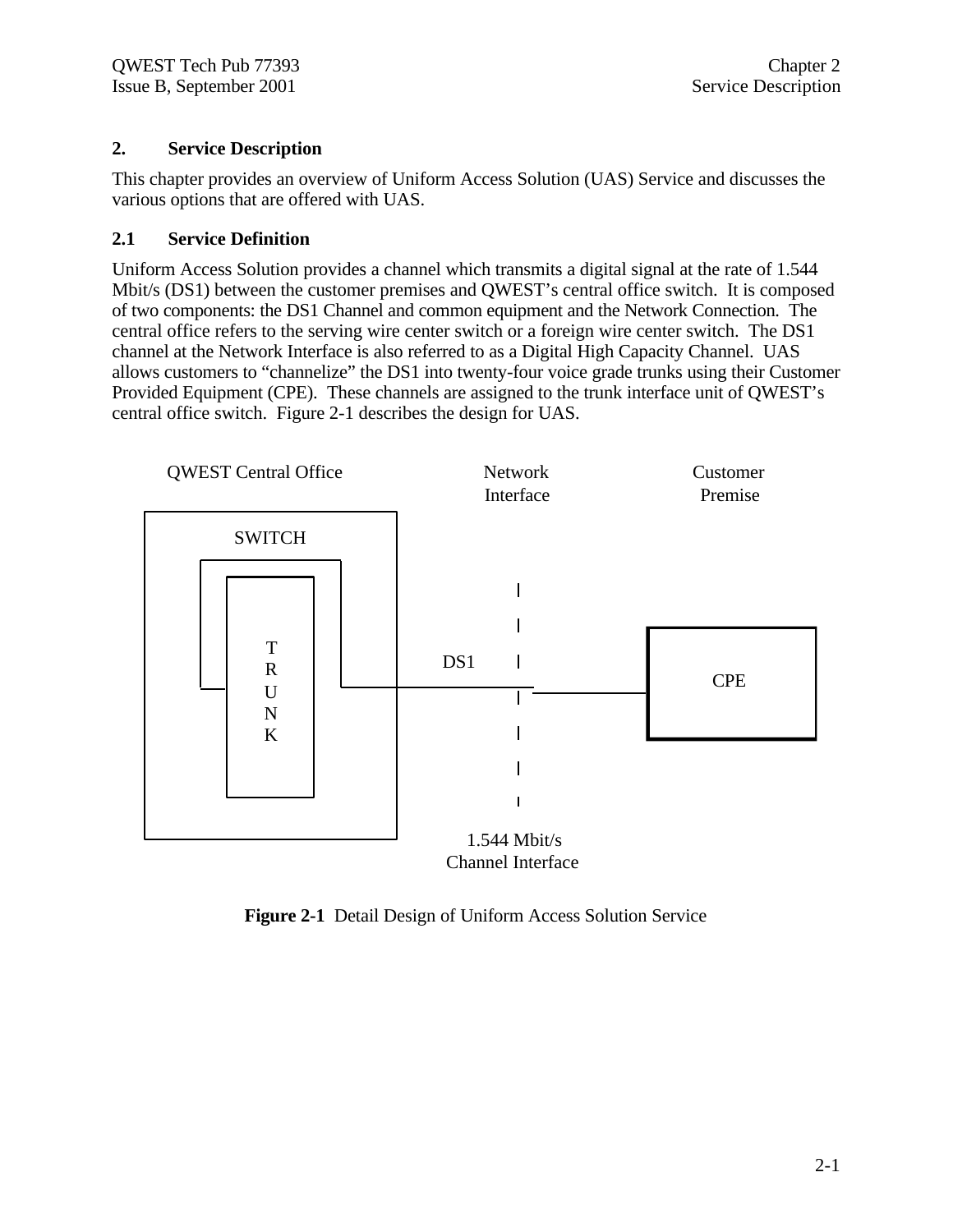### **2.2 DS1 Channel Options**

The DS1 Channel connects the customer premises terminal to QWEST's central office switch. DS1 channel interface options include a choice of frame format and line code of the digital signal. More information about the 1.544 Mbit/s DS1 channel can be found in Technical Publication 77375, *1.544 Mbit/s Channel Interfaces.*

### **2.2.1 Frame Formats**

All DS1 frame formats include a repeated reference-sequence of bits (frame bits) that enclose transmitted user data, providing the ability for receivers of the signal to identify byte and frame boundaries for demultiplexing data. Some frame formats not only provide this elementary synchronizing function, but they also provide the optional enhancements that greatly improve the ability of customer and/or their Carrier(s) to monitor the quality of the signal being transported. Two types of frame formatting are offered with the UAS DS1 channel; Superframe (SF) and Extended Superframe (ESF).

- The SF format is also known as D4 framing. SF consists of 12 DS1 frames. It is 12 bits in length, and one bit of the pattern is transmitted sequentially as the 1st bit of each DS1 frame.
- An ESF format consists of 24 consecutive DS1 frames. Bit one of each frame (the F-bit) is time shared during the 24 frames to describe a 6 bit frame pattern, a 6 bit Cyclic Redundancy Check (CRC) remainder, and a 12 bit data link. The transfer rate of the 6 bit frame pattern is 2 kbit/s, the 6 bit CRC is 2 kbit/s, and the 12 bit data link is 4 kbit/s.
- ESF is available in either Non-ANSI ESF or ANSI ESF. Where ANSI is the American National Standards Institute (An organization supported by the telecommunications industry to establish performance and interface standards). ANSI ESF may not be available in every switch, consult the QWEST Business office to determine the availability.
- The difference between ANSI and Non-ANSI ESF is that with ANSI ESF, the ESF data link is also used for the transmission of a once per second *Performance Report Message* (PRM).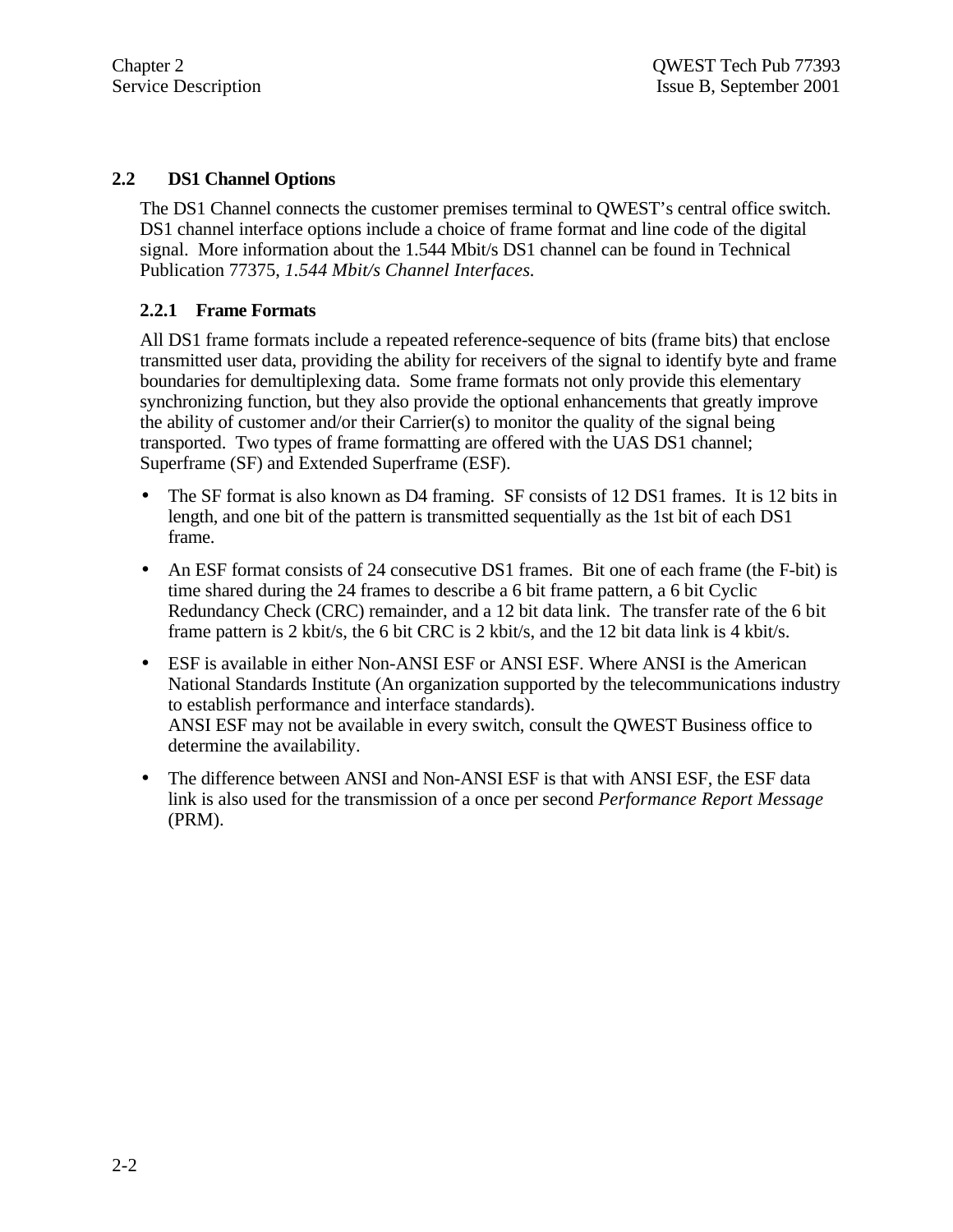# **2.2.2 Lines Codes**

There are two line codes available with the UAS DS1 channel, Alternate Mark Inversion (AMI) and Binary 8 Zero Substitution (B8ZS).

Bipolar *Alternate Mark Inversion* is a line code algorithm wherein alternate binary 1's (called marks) are transmitted with opposite polarity and binary 0's are transmitted as absence of a pulse during a unit interval of the bit-rate.

Bipolar 8 Zero Substitution is an exception to the Alternate Mark Inversion (AMI) line-code rule. It is one method of providing bit independence for digital transmission by providing a minimum 1's density of 1 in 8 bits.

### **2.3 UAS Network Connection and Options**

The UAS network connection is a trunk-side connection to the switch. This trunk-side connection is in compliance with the Voice Grade (VG) 33 Standards in Technical Publication 77311, *Analog Channels for Non-Access Service.* Voice Grade 33 channels are designed to provide a grade of service equal to the historical "trunk" type. Transmission parameters are the same as traditionally found on end-to-end trunk service. The UAS network connection has two options, supervisory signaling and trunk types.

### **2.3.1 Supervisory Signaling**

Supervisory Signaling for UAS is available in two forms, Loop Reverse Battery and  $E \& M$ Signaling.

1. Loop Reverse Battery Signaling

A type of loop signaling in which battery and ground are reversed on the tip and ring of the loop to give an "off-hook" signal when the called party answers.

2. E & M Signaling Arrangements

Denotes a method of transmitting supervisory information between a switching machine or an End-User and signaling system.

### **2.3.2 Trunk Types**

There are two trunk types offered with the UAS network connection, in-only trunks and twoway trunks.

- 1. In-only trunks. Calls originate from the switch into the customer's terminal using Loop Reverse Battery Signaling.
- 2. Two-way trunks with Answer Supervision. Calls may originate from either the switch or the customer's terminal using  $E \& M$  Signaling.

Answer Supervision is offered with Two-way trunks only.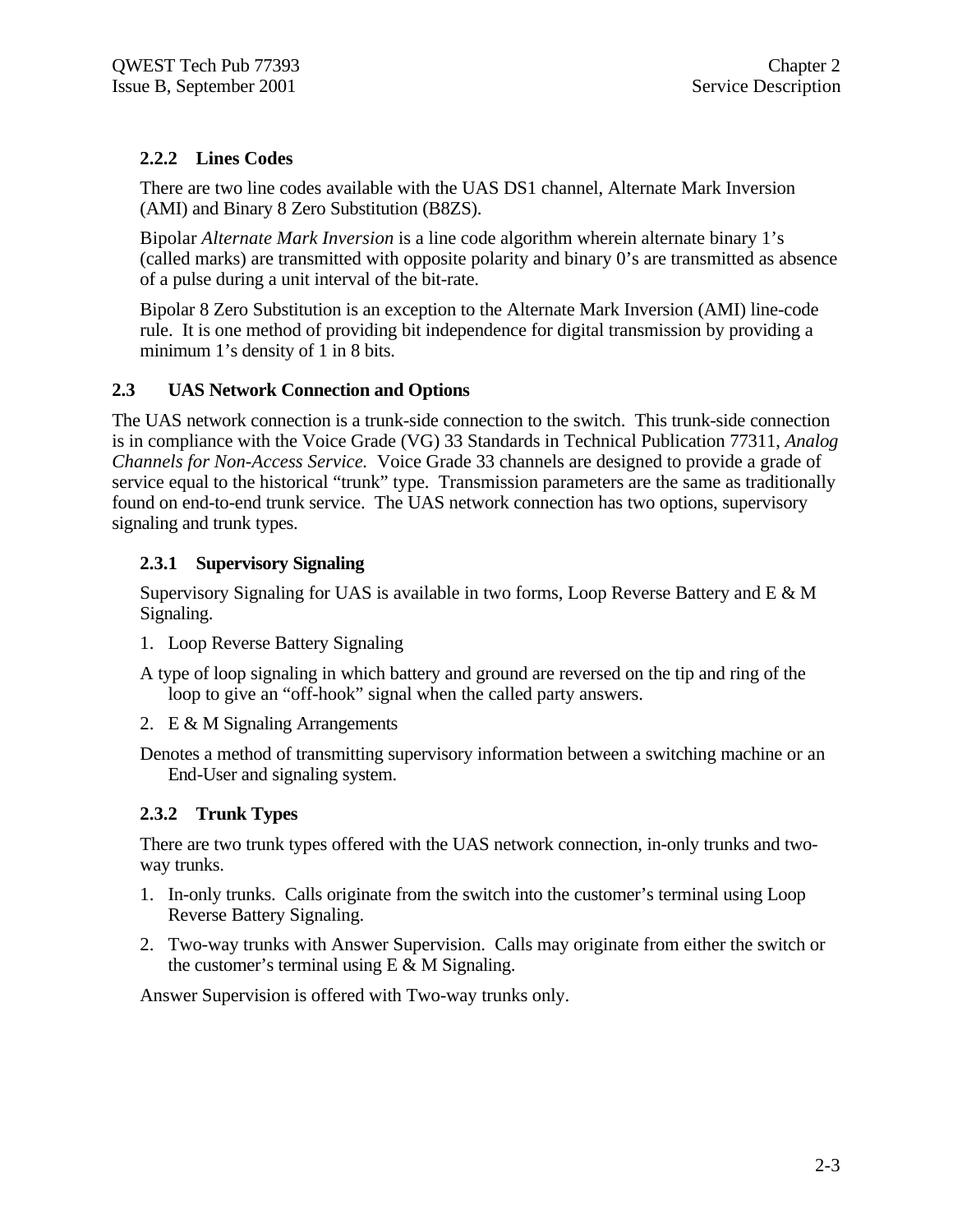### **2.3.3 Hunting**

The customer also has the option of choosing the type of hunting algorithm for their UAS trunks. Hunting is described further in Section 5.2 of Chapter Five.

### **2.4 Network Interface**

A description of the Network Interface may assist the reader's understanding of the UAS design. The Network Interface is the point of demarcation on the Customer's premises at which QWEST's responsibility for the provision of service ends. Figure 2-2 gives a pictorial representation of the Network Interface.



**Figure 2-2** Network Interface of Uniform Access Solution Service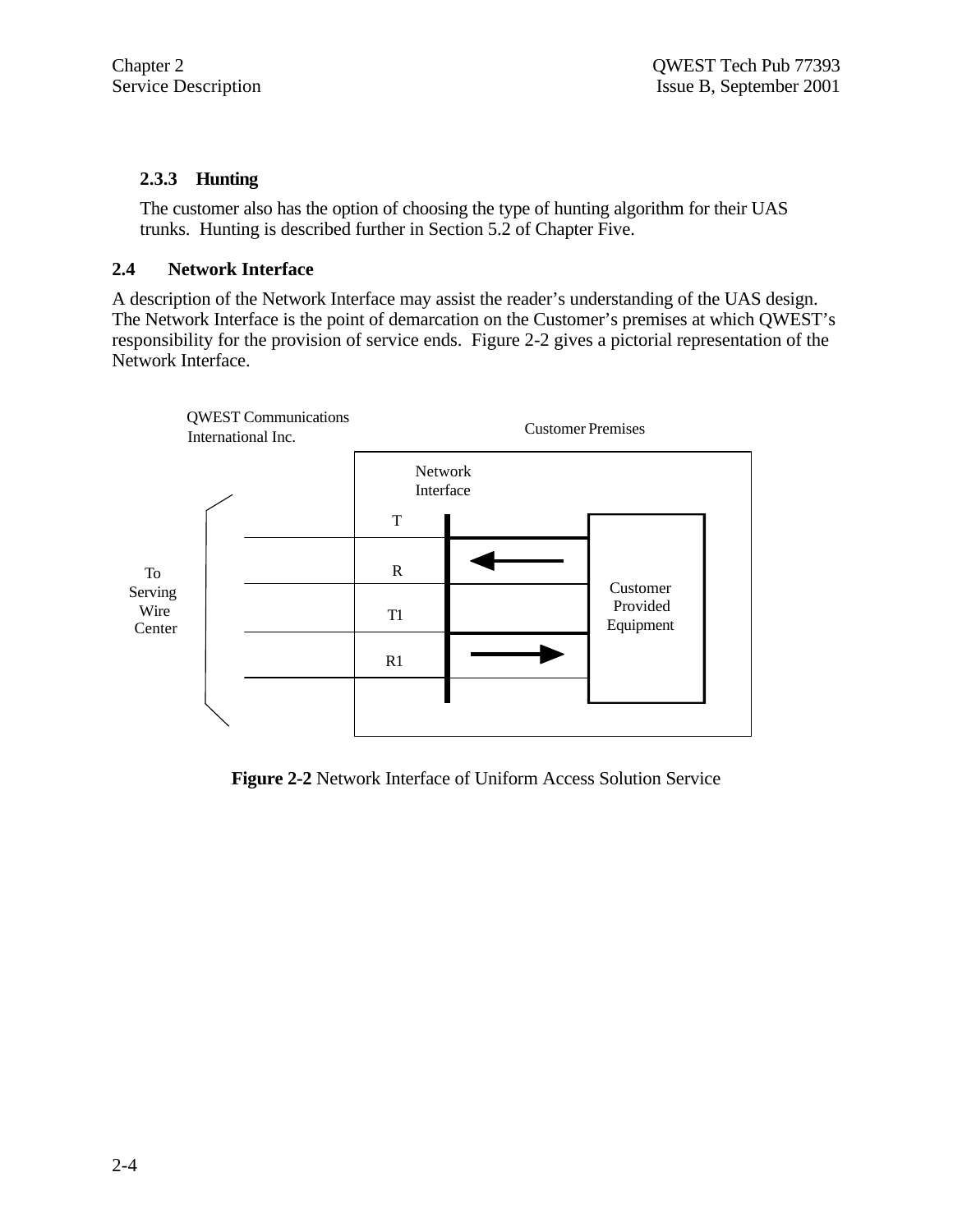### **2.5 QWEST Services and Features offered with UAS**

UAS is offered with a number of QWEST Services and Features. These features allow the customer to provide loop and interoffice protection to their UAS service as well as add extra features. They are listed below:

- DS1 Clear Channel Service
- Interoffice Facilities with UAS
- Self-Healing Alternate Protection (SHARP) Service
- Self Healing Network Service (SHNS)
- QWEST DS3 Service
- Avoidance and Diversity

These services are described in detail in the next chapter.

### **2.6 Availability**

UAS is provided from both QWEST analog and digital switches, thereby making the service available across the QWEST 14-state region. UAS has been filed under the Intrastate Tariffs only and therefore offered within state jurisdictions. Customers may refer to the appropriate tariff or catalog from their state's Public Utilities Commission Office for UAS offering and pricing information.

UAS availability is only limited when the customer requests it to be delivered on a fiber facility, or when the customer is ordering UAS in conjunction with other services that require a fiber facility to be in place; those services include SHARP Services or SHNS which are described in the next chapter. In these unique instances, customers are advised to consult with the QWEST Business Office and begin the service inquiry process on an individual case basis. The QWEST Customer Representative can then determine if facilities are available and provide a date when the service can be offered.

### **2.7 Benefits**

Uniform Access Solution Service offers many benefits to potential customers who:

- Want the reliability and low error rate of digital transmission
- Want to update to current technology
- Want 56 kbit/s bandwidth without DID capability
- Need a low dB loss level on trunks.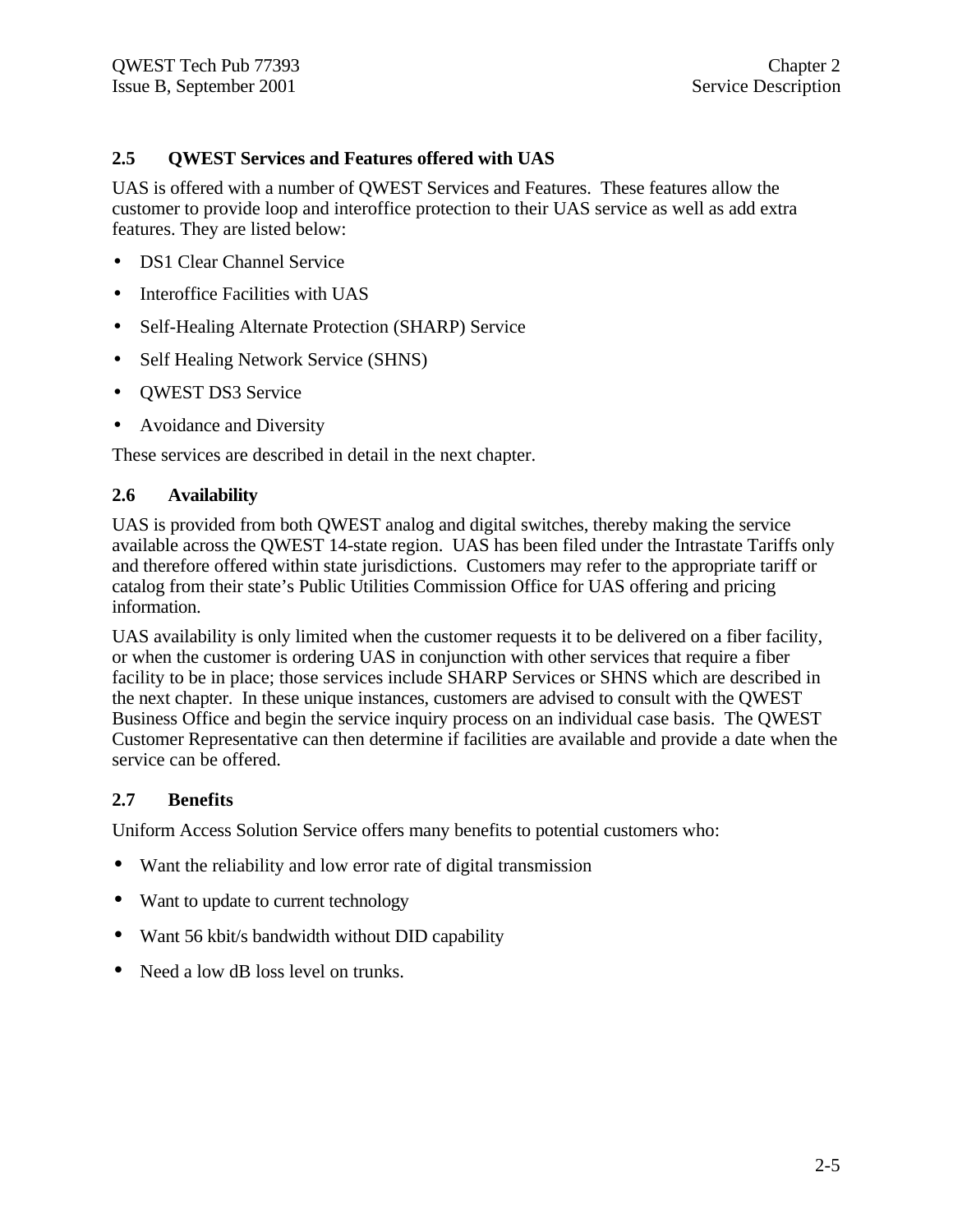**Chapter and Section Page**

| 3. |     |  |
|----|-----|--|
|    |     |  |
|    | 32  |  |
|    | 33  |  |
|    | 3.4 |  |
|    | 3.5 |  |
|    |     |  |

# **Figures**

| 3-2 Uniform Access Solution Service with Self-Healing Alternate Route |  |
|-----------------------------------------------------------------------|--|
|                                                                       |  |
|                                                                       |  |
|                                                                       |  |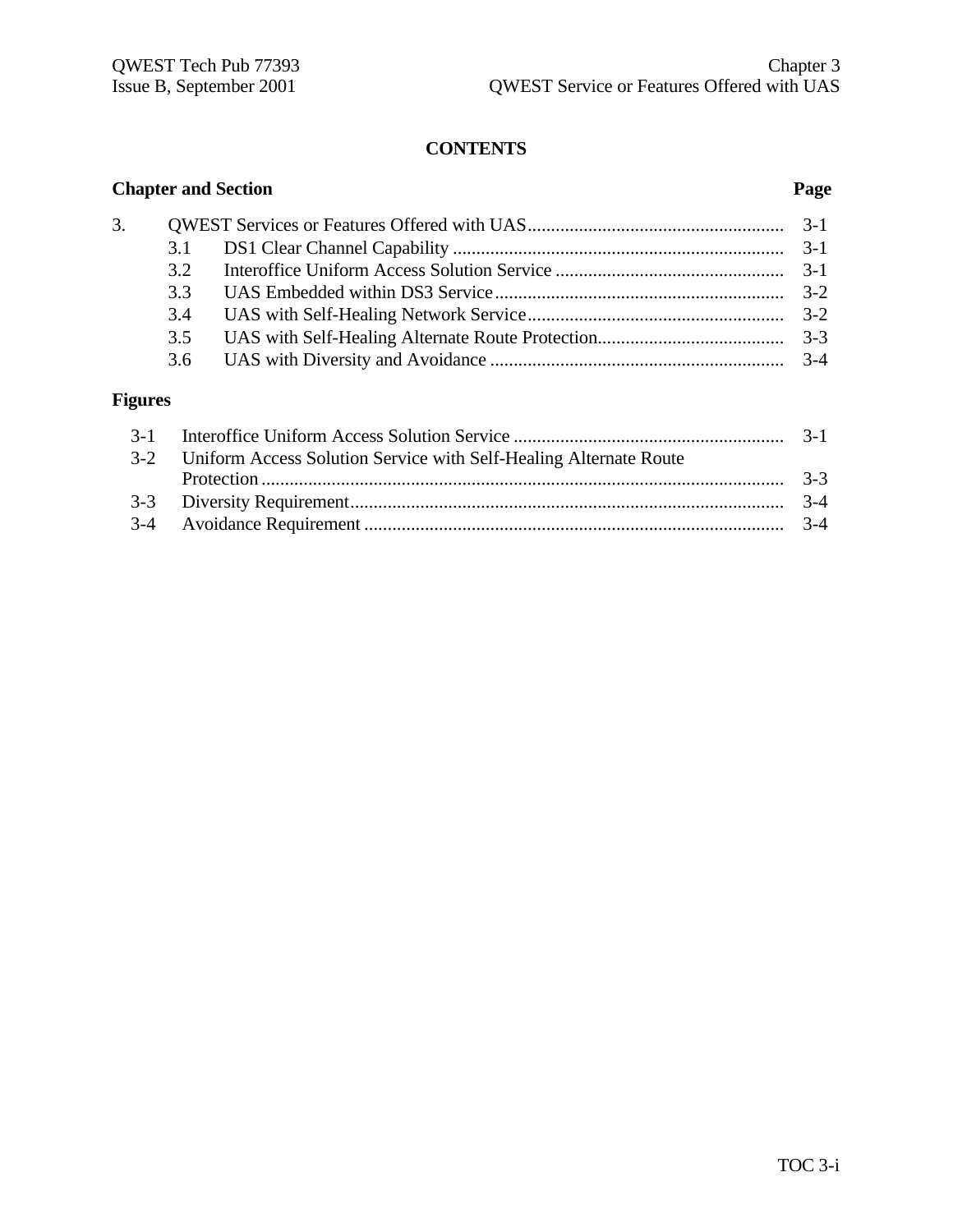### **3. QWEST Services or Features Offered with UAS**

### **3.1 DS1 Clear Channel Capability**

DS1 transmission has requirements on the minimum number of binary zeros that should be consecutively transmitted. This is commonly expressed as the inverse, which is *ones density*. When ones density becomes too low, recovery of the DS1 signal by receivers becomes more difficult. Jitter increases and bit errors will result. Simultaneously, network equipment may respond by generating alarms, alerting maintenance personnel of a service problem. Low ones density in any portion of the DS1 signal will affect all channels in the DS1.

DS1 Clear Channel denotes that a 1's density management process is active in the terminal and transmission equipment, so that user data can contain any number of consecutive binary 0's. When the following are being transported, it is better to use a DS1 Clear Channel option to achieve a suitable level of 1's density:

- 64 kbit/s digital data
- Aggregations of 64 kbit/s for video transmission (384 kbit/s, 768 kbit/s, etc.)
- Aggregations of 64 kbit/s for Nx64 bandwidths of digital data where  $N = 2$  to 24.

The conventional means of providing DS1 Clear Channel is to use the B8ZS (Binary 8 Zero Substitution) line code.

### **3.2 Interoffice Uniform Access Solution Service**

Customers have the flexibility of requesting a specific QWEST wire center to provide UAS, rather than from their serving wire center. The service design is identical to Figure 2-1, except that there would be one additional rate element for the interoffice transport facility. The interoffice facility is between the remote switch and the serving wire center. The multiplexing function of the DS1 channel occurs in the same wire center where the switch resides. Figure 3-1 illustrates this application.



**Figure 3-1** Interoffice Uniform Access Solution Service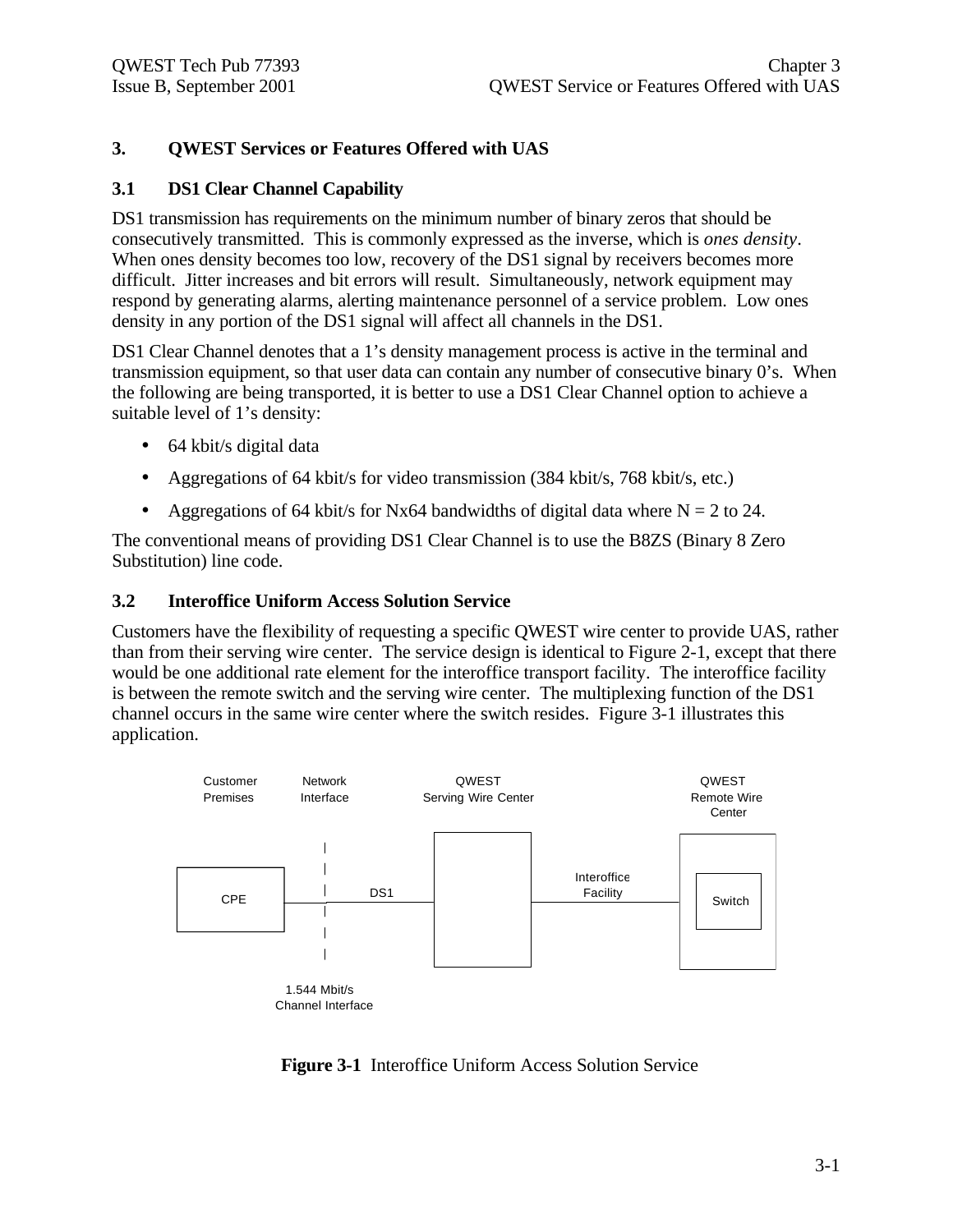### **3.3 UAS Embedded within DS3 Service**

QWEST DS3 service consists of a high capacity channel for the transmission of 44.736 Mbit/s isochronous serial data having a line code of Bipolar Three Zero Substitution (B3ZS). UAS with QWEST DS3 Service is offered in the following combinations:

- DS3 Signal with M23 Central Office Multiplexing
- DS1 Signal with M23 Central Office Multiplexing; Optioned for DS1 Clear Channel **Capability**
- DS3 with SHARP Loop Protection (One End Only) and Central Office Multiplexing
- DS3 with SHARP Plus; Loop and Interoffice Facilities and Central Office Multiplexing

Chapter 6 provides more details on ordering UAS Embedded within QWEST DS3 Service. A Technical description of QWEST DS3 Service is available in QWEST's Technical Publication 77324, *QWEST DS3 Service*.

### **3.4 UAS with Self-Healing Network Service**

Customers may also order UAS in conjunction with Self-Healing Network Service (SHNS). SHNS offers a premium service arrangement designed to provided high capacity digital services between multiple customer designated premises or between customer designated and QWEST Wire Centers. SHNS dedicates available bandwidth on the Network exclusively to a single customer.

SHNS is an arrangement that automatically detects a fault in the Network and reconfigures itself to maintain a near continuous flow of information between locations. The arrangement can be described as two concentric rings that connect two or more customer specified locations. Upon detection of a network failure, such as a cable cut, SHNS will automatically reconfigure itself to bypass the affected area thereby allowing continued communications.

Chapter 6 provides more details on ordering SHNS. This service is offered only when UAS is ordered with QWEST DS3 Service.

A Technical description of SHNS is available in QWEST's Technical Publication 77332, *QWEST Self Healing Network Service (SHNS).*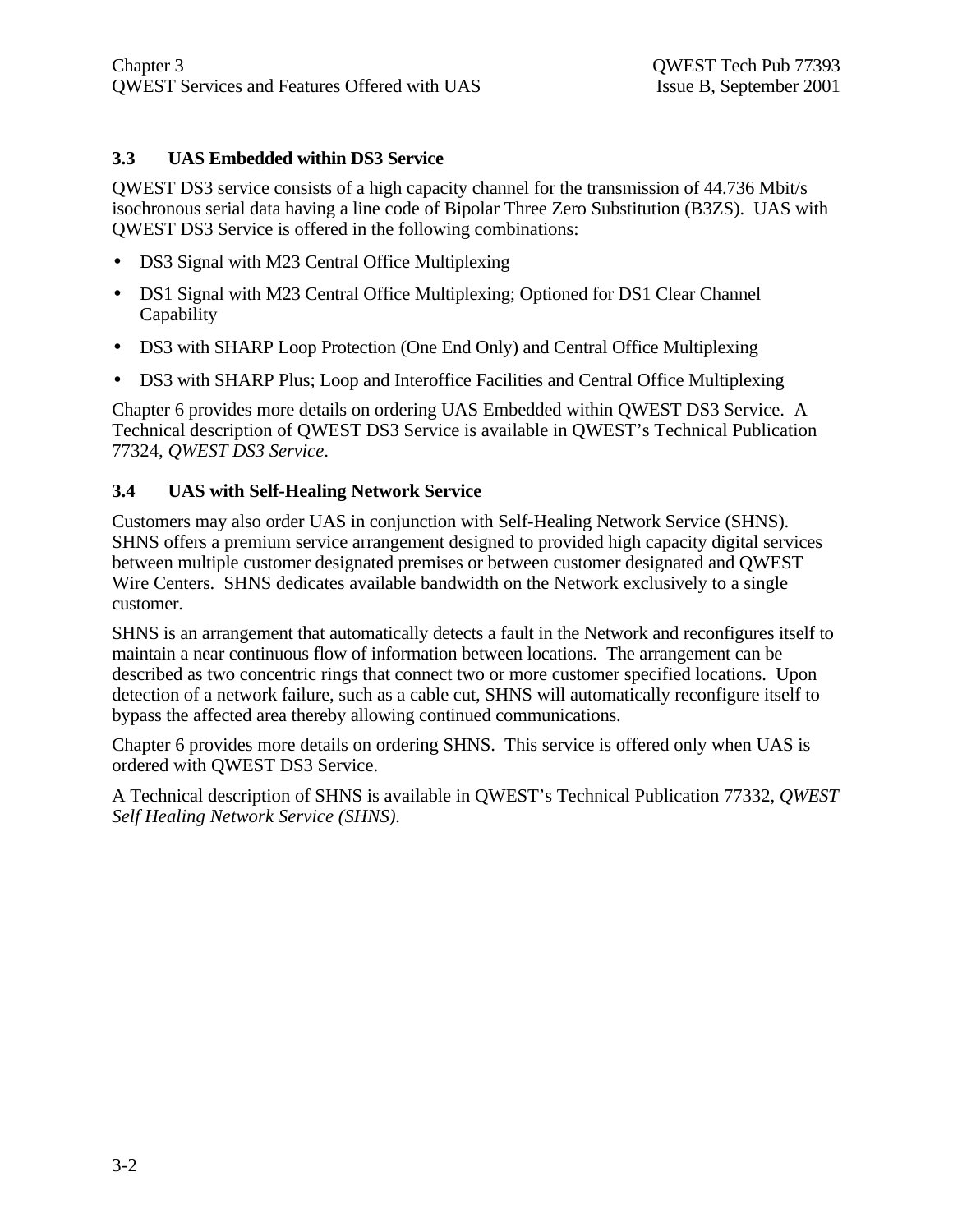### **3.5 UAS with Self-Healing Alternate Route Protection**

QWEST Self-Healing Alternate Route Protection (SHARP) is an optional service that improves the reliability of UAS services that are transported over fiber optic facilities. This feature provides a separate facility path for the protection system between the serving wire center and the customer premises.

This added protection is provided by ensuring that backup electronics and two physically separate facility paths are used in the provisioning of the service. One primary (or working) service path is established between the serving wire center and the customer premises. In addition, a protect path is provisioned between the customer designed premises and the serving wire center via a QWEST designated Alternate Wire Center where available.

SHARP Interoffice Facility Protection, SHARP Plus, extends the local loop protection provided by the basic SHARP option to include protection of Transport Channel (interoffice) facilities between serving wire centers. This option, coupled with the SHARP option on each one of the circuit, will provide end-to-end service protection for UAS or UAS embedded in QWEST DS3 services.

More information about SHARP and SHARP Plus services can be found in Technical Publication 77340, *Self-Healing Alternate Route Protection.* Figure 3-2 describes this configuration.



Alternate QWEST Wire Center

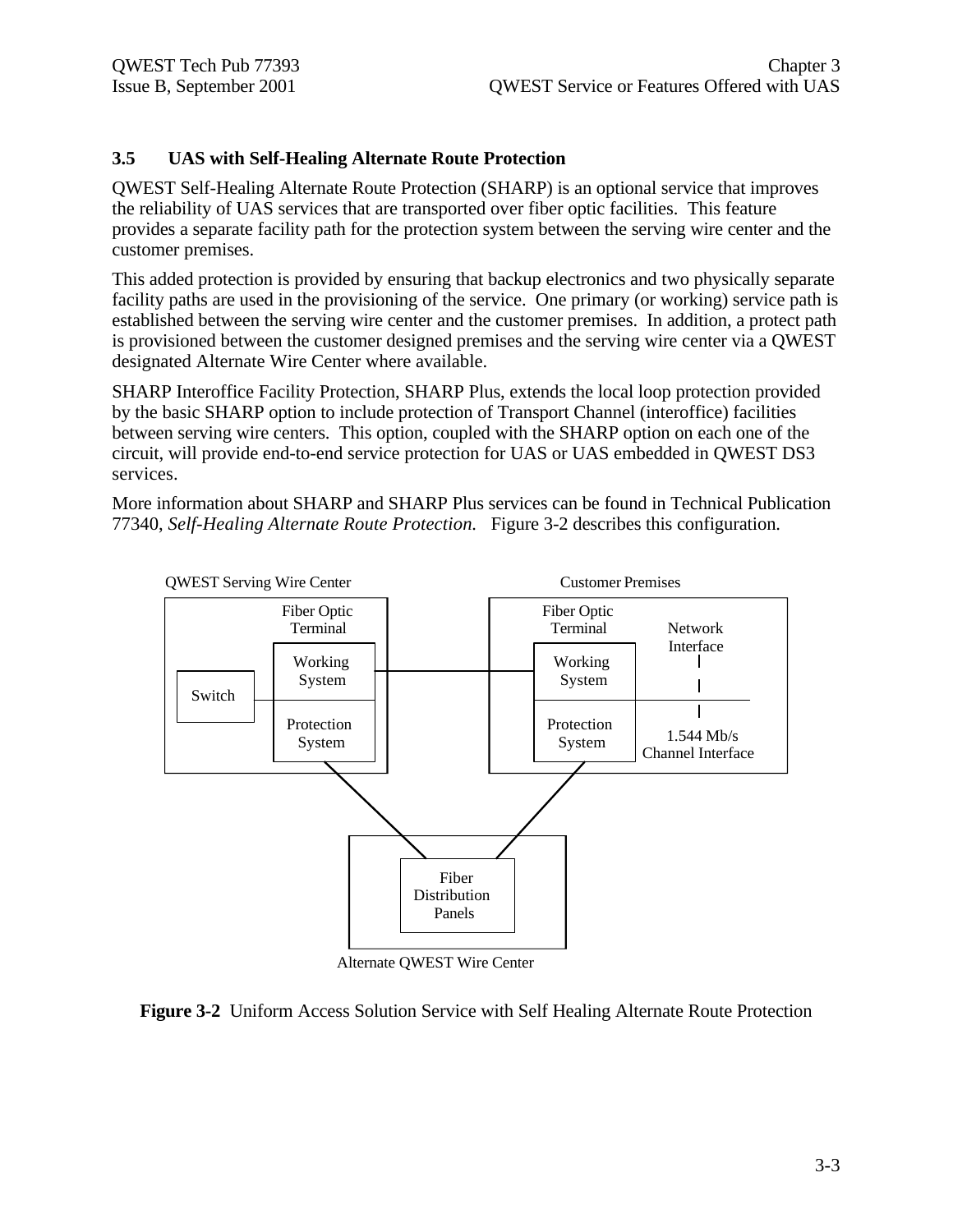### **3.6 UAS with Diversity and Avoidance**

QWEST Diversity and Avoidance offers enhancements to UAS. The primary application for Diversity and Avoidance is, in the event of a failure in the network, to provide continued communications by means of an alternate and/or redundant network. Diversity is defined as the routing of two fully functional services over facilities separated by a minimum of 25 feet (see Figure 3-3). Avoidance is defined as the routing of a facility to avoid a customer defined geographical area and/or Wire Center (see Figure 3-4). Detailed information about Diversity and Avoidance is available in Technical Publication 77344, *QWEST Diversity and Avoidance*..



**Figure 3-3** Diversity Requirement



**Figure 3-4** Avoidance Requirement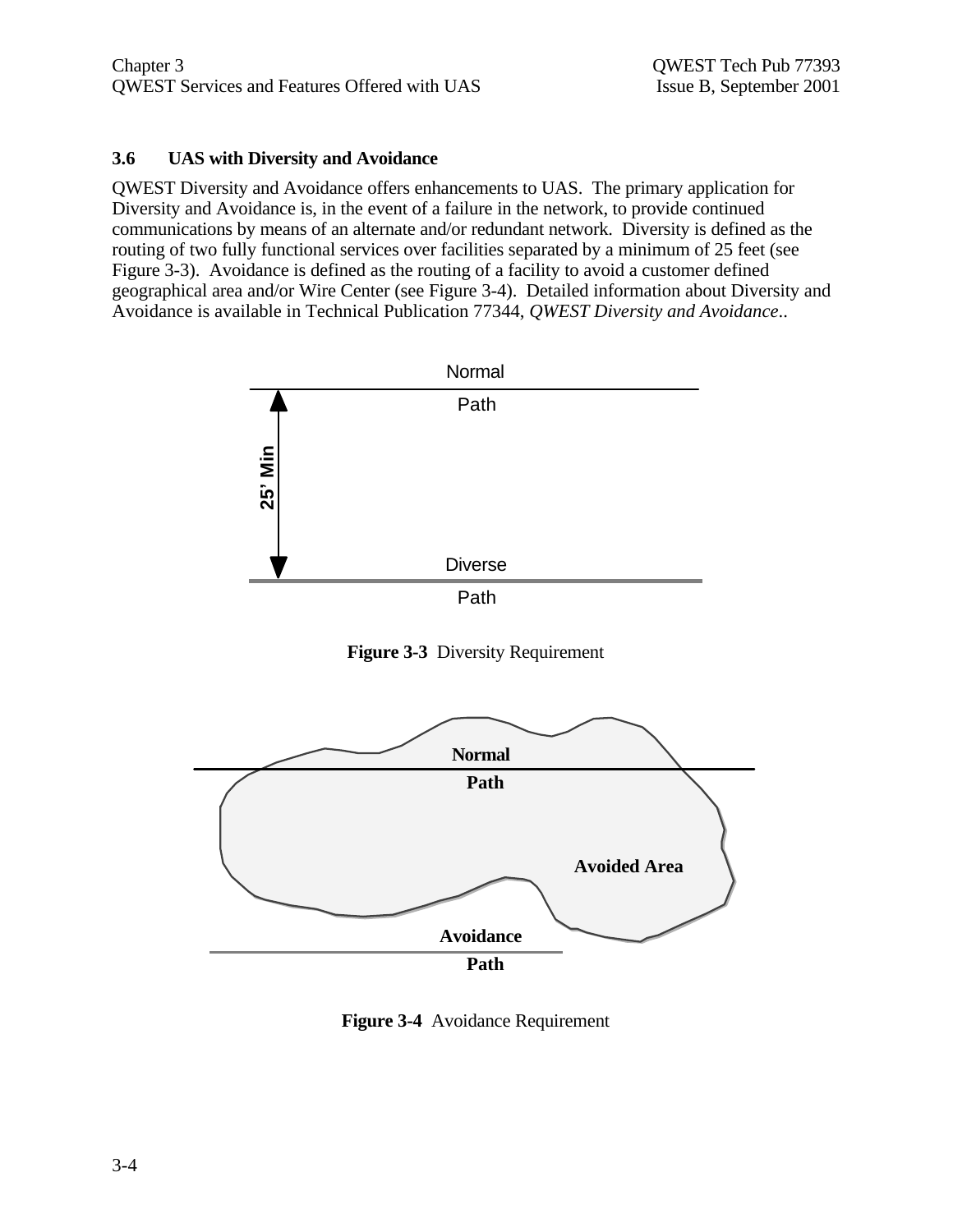# **Chapter and Section Page**

| 4.             |     |  |
|----------------|-----|--|
|                | 41  |  |
|                |     |  |
|                | 43  |  |
|                | 4.4 |  |
|                | 4.5 |  |
|                | 4.6 |  |
| <b>Figures</b> |     |  |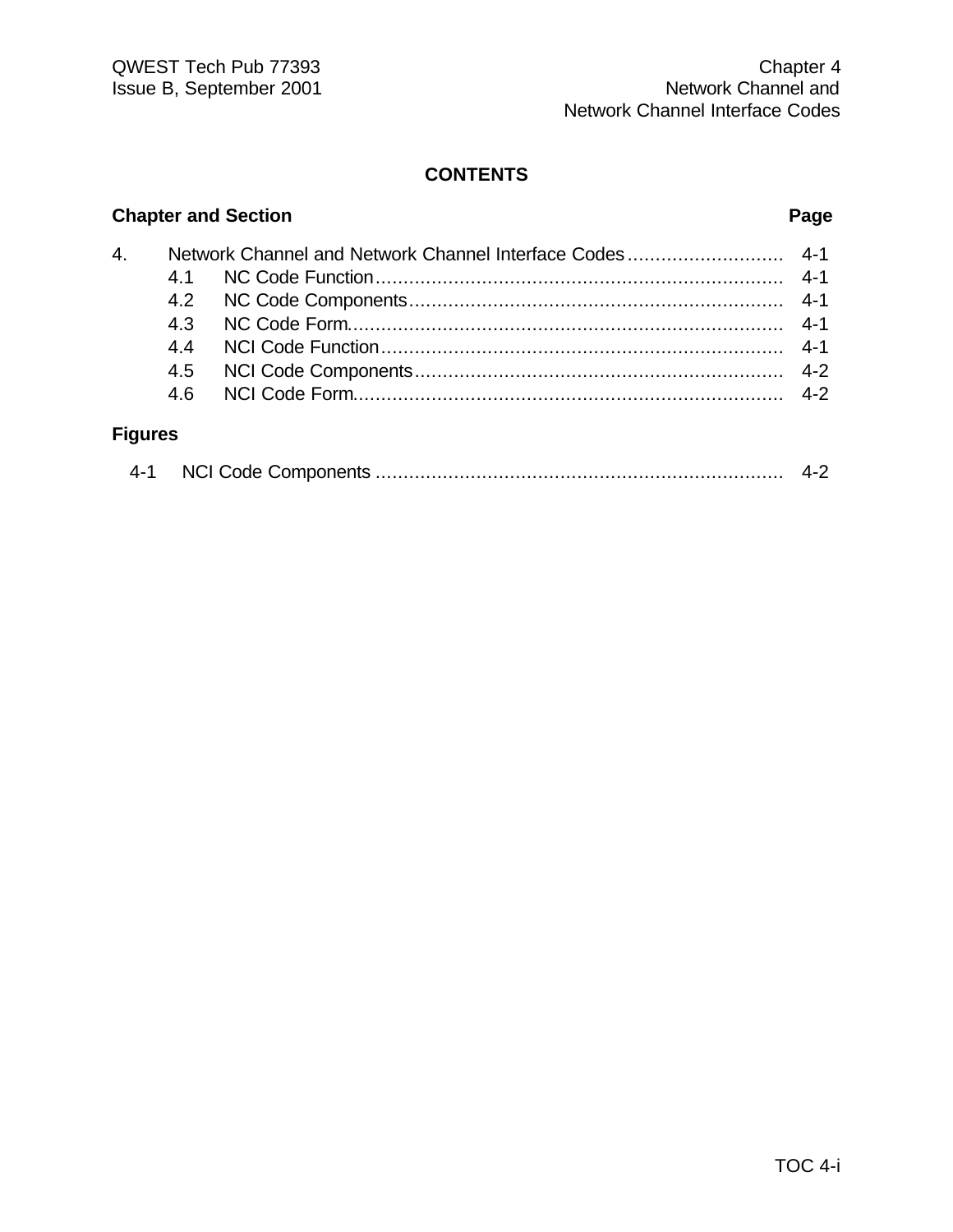### **4. Network Channel and Network Channel Interface Codes**

Network Channel (NC) and Network Channel Interface (NCI) codes convey service and technical parameters. This chapter explains the codes in a general manner to aid in the selection of compatible code combinations. The customer provides the NC and NCI codes to the QWEST Service Representative at the time Uniform Access Solution Service is ordered. These codes describe the channel, the function, and features the customer is requesting. Therefore, QWEST can effectively and efficiently communicate the customer's request to its Engineers through the use of these codes.

### **4.1 NC Code Function**

Channel service considerations are encoded into *NC codes*. The NC code is specified by the customer to advise QWEST of the required service connection of the channel.

### **4.2 NC Code Components**

An NC code consists of four alpha/numeric characters, which may include a hyphen "-". For DS1 channels, the first two characters are HC. The third and fourth characters are variable to denote additional interface and service features as described in the following chapter.

### **4.3 NC Code Form**

The form of an NC code is HC-G. There are neither spaces nor delimiters between the characters.

### **4.4 NCI Code Function**

NCI code describes the UAS Network Interface, the DS1 interface supported by QWEST Technical Publication 77375.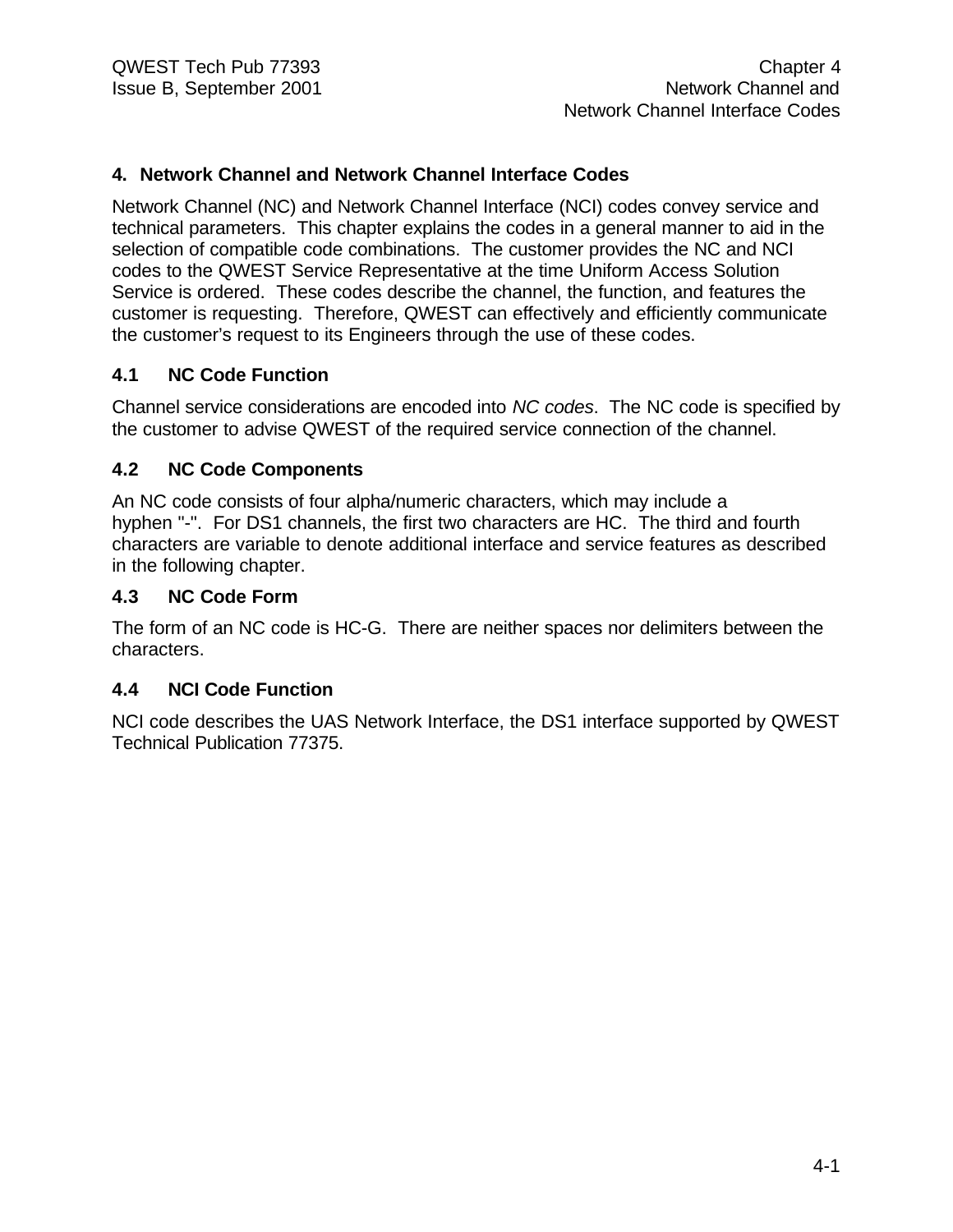# **4.5 NCI Code Components**

The NCI code formats are listed with fields only relevant to the UAS Service interface. A Uniform Access Solution Service NCI Code has four components as shown in Figure 4-1.



**Figure 4-1** NCI Code Components

# **4.6 NCI Code Form**

A UAS NCI code has the form *04DU9.BN*. The period between the 9 and B is a delimiter used to improve clarity as well as to emphasize the Protocol Option Code. An NCI code has no hyphens (-).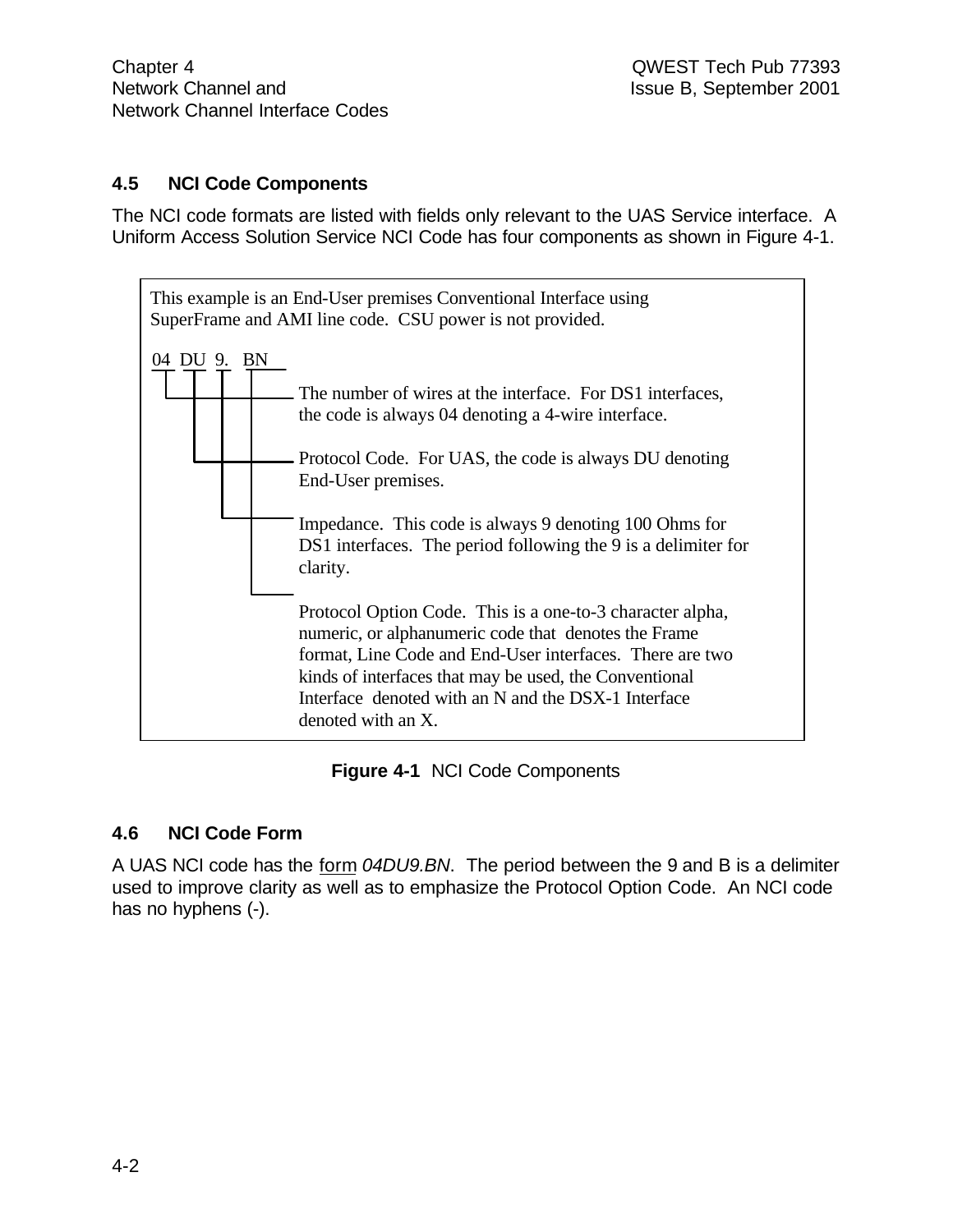|               | <b>Chapter and Section</b><br>Page |  |  |
|---------------|------------------------------------|--|--|
|               |                                    |  |  |
| <b>Tables</b> | 52                                 |  |  |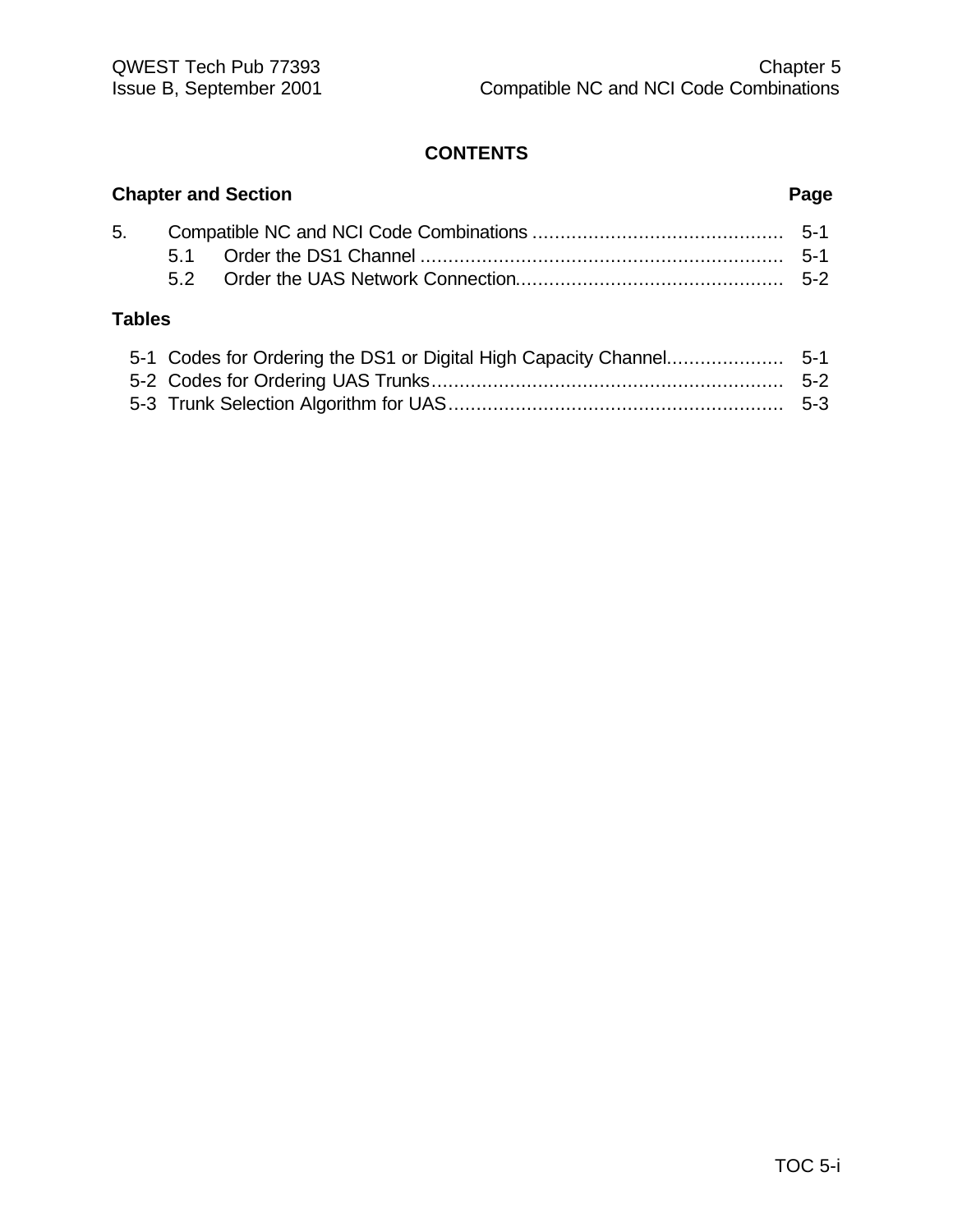### **5. Compatible NC and NCI Code Combinations**

The tables in this chapter provide code combinations for ordering Uniform Access Solution Service. The NC and NCI codes listed in the same row for each table indicate that these codes are compatible and can be interchanged. When the codes are listed in different rows, they are not compatible.

### **5.1 Order the DS1 Channel**

The DS1 Channel connects the customer premises terminal to QWEST's serving wire center. This DS1 channel is also referred to as a Digital High Capacity Channel.

Customers have various options in selecting the 1.544 Mbit/s interface based on signal characteristics, line codes, and framing. The technical specifications of these interfaces are described in Technical Publication 77375.

To order the DS1 channel, refer to Table 5-1. In Column A, locate the row having the required equipment options. Obtain the NC code from Column C. Obtain the NCI code for each end of the channel from Column D.

|               | Α<br><b>Equipment Frame Format</b><br>and Line Code | B<br>Other<br>Options                 | <b>NC</b><br>Code | D<br><b>NCI at Customer</b><br>Premises |
|---------------|-----------------------------------------------------|---------------------------------------|-------------------|-----------------------------------------|
|               | SF & AMI                                            | Direct Digital Connection to a Switch | $HC-D$            | 04DU9.BN<br>04DU9.BX                    |
| $\mathcal{P}$ | ANSI ESF & AMI                                      | Direct Digital Connection to a Switch | <b>HCDD</b>       | 04DU9.1KN<br>04DU9.1KX                  |
| 3             | Non-ANSI ESF & AMI                                  | Direct Digital Connection to a Switch | <b>HCFD</b>       | 04DU9.CN<br>04DU9.CX                    |
| 4             | ANSI ESF & B8ZS                                     | Direct Digital Connection to a Switch | <b>HCED</b>       | 04DU9.1SN<br>04DU9.1SX                  |
| 5             | Non-ANSI ESF & B8ZS                                 | Direct Digital Connection to a Switch | <b>HCGD</b>       | 04DU9.SN<br>04DU9.SX                    |

**Table 5-1** Codes for Ordering the DS1 or Digital High Capacity Channel

**Note:** ANSI ESF may not be available in all locations, inquire with your QWEST representative to determine if it is available in your serving wire center.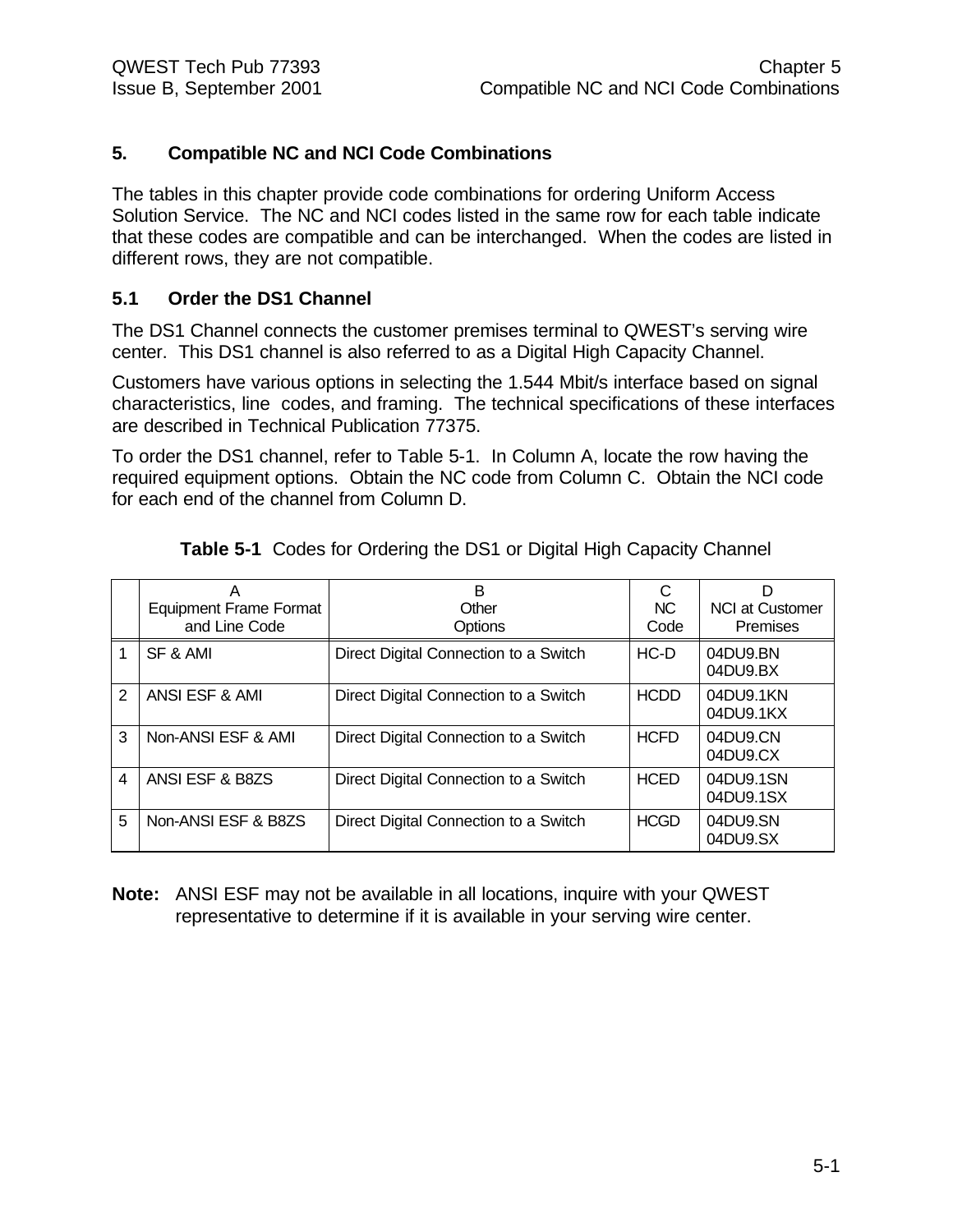# **5.2 Order the UAS Network Connection**

This section describes the NC codes used to order the UAS trunk-side connection.

The customer shall select the following options for the UAS trunk-side connection:

- Supervisory Signaling 2 choices:
	- 1. Loop Reverse Battery Signaling. This is used for In-Only trunks.
	- 2. E & M Signaling, for two-way call originations. E & M Signaling also includes "Wink Start" signaling.
- Trunks types 2 choices:
	- 3. In-Only trunks. Calls originate from the switch into the customer's terminal using loop reverse battery signaling.
	- 4. Two-way trunks with Answer Supervision. Calls may originate from either the switch or the customer's terminal using E & M Signaling.

Answer Supervision is offered with Two-way trunks only. This unique trunk arrangement provides answer back switch signaling that determines when a CPE call has been answered or completed. Answer supervision capability allows the called switch to originate the answer signal, indicated by an off-hook, after detecting an answer by the called station. Answer Supervision originates at the called or terminating switch and is sent toward the originating switch.

To order the trunk-side connection for UAS, refer to Table 5-2. In Column B, locate the row having the required technical performance or features of the requested trunks. Obtain from Column C the NC for each trunk.

| Voice Grade Channel Service | Technical Performance               | NC Code     |
|-----------------------------|-------------------------------------|-------------|
| <b>UAS Trunk</b>            | In-Only trunk                       | <b>UDGT</b> |
| <b>UAS Trunk</b>            | 2-Way trunk with Answer Supervision | <b>UDGM</b> |

|  | Table 5-2 Codes for Ordering UAS Trunks |  |  |  |
|--|-----------------------------------------|--|--|--|
|--|-----------------------------------------|--|--|--|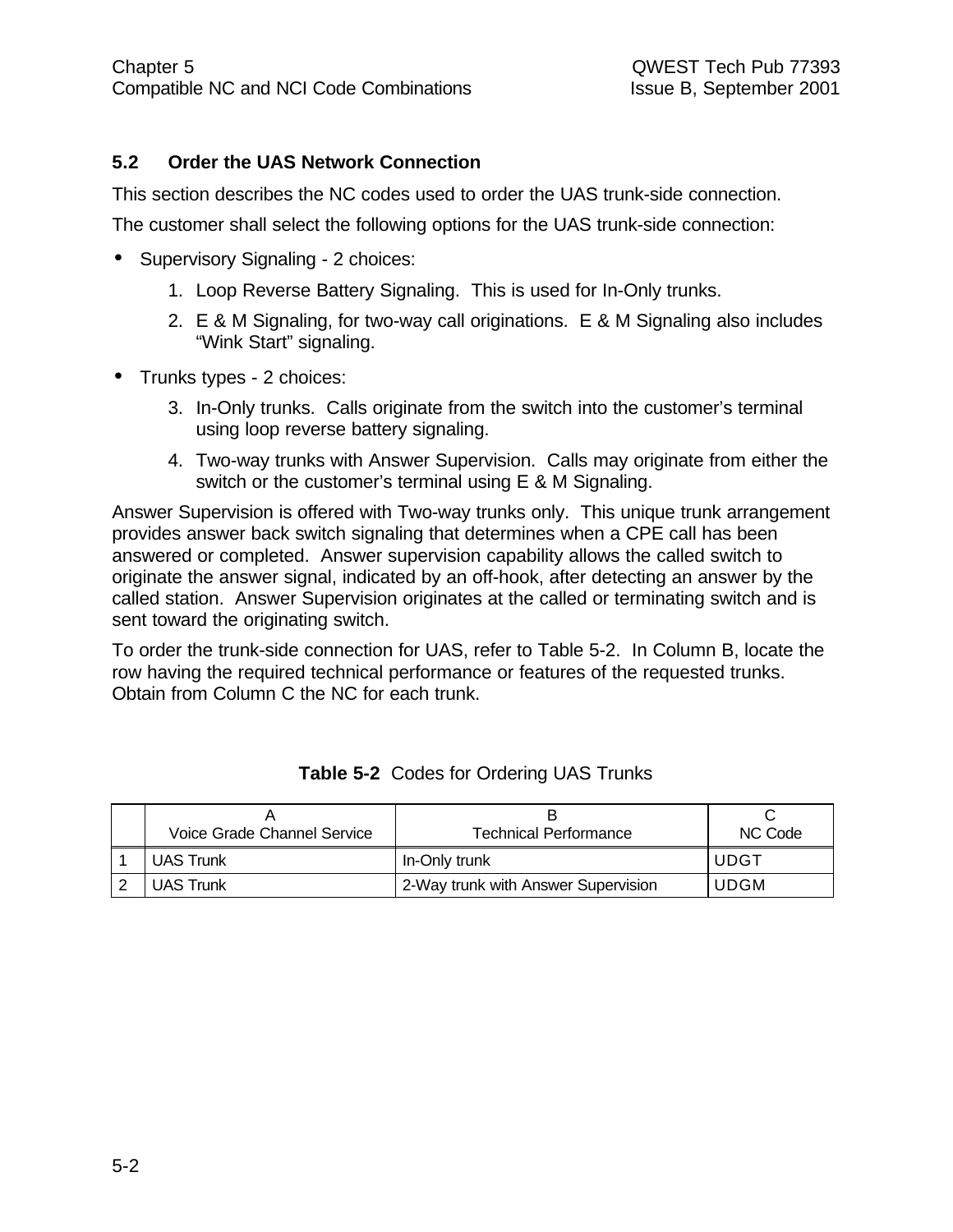The customer may also choose the type of trunk selection algorithm or hunt on their UAS circuits to search for available trunks. The term *hunt* is used to describe the automatic process by which a switch progresses through trunk group(s) usually seeking an idle trunk. Table 5-3 summarizes the trunk selection algorithms available with UAS. The terminology varies depending on the switch type. It is advisable for customers to know the switch type that provides their UAS in order to select the appropriate hunt.

| <b>UAS Option</b> | Lucent Technologies<br>5ESS™ Digital Switch     | Nortel DMS <sup>®</sup> 100 Digital<br>Switch | <b>Lucent Technologies</b><br>1AESS <sup>™</sup> Analog Switch |
|-------------------|-------------------------------------------------|-----------------------------------------------|----------------------------------------------------------------|
| In-Only           | FIFO: First-In, First-Out                       | LIDL: Least Idle                              | Regular (similar to FIF0)                                      |
| Two-Way           | 2WF: Two-way Forward                            | ASEQ: Ascending<br>Sequential                 | <b>Forward Hunt</b>                                            |
|                   | 2WB: Two-way Backward                           | <b>DSEQ: Descending</b><br>Sequential         | <b>Backward Hunt</b>                                           |
|                   | <b>UCD: Uniform Call</b><br><b>Distribution</b> | MIDL: Most Idle                               |                                                                |
|                   | <b>Forward Circular</b><br>Sequential UCD       |                                               |                                                                |
|                   | <b>Backward Circular</b><br>Sequential UCD      |                                               |                                                                |

| Table 5-3 Trunk Selection Algorithm for UAS |  |
|---------------------------------------------|--|
|---------------------------------------------|--|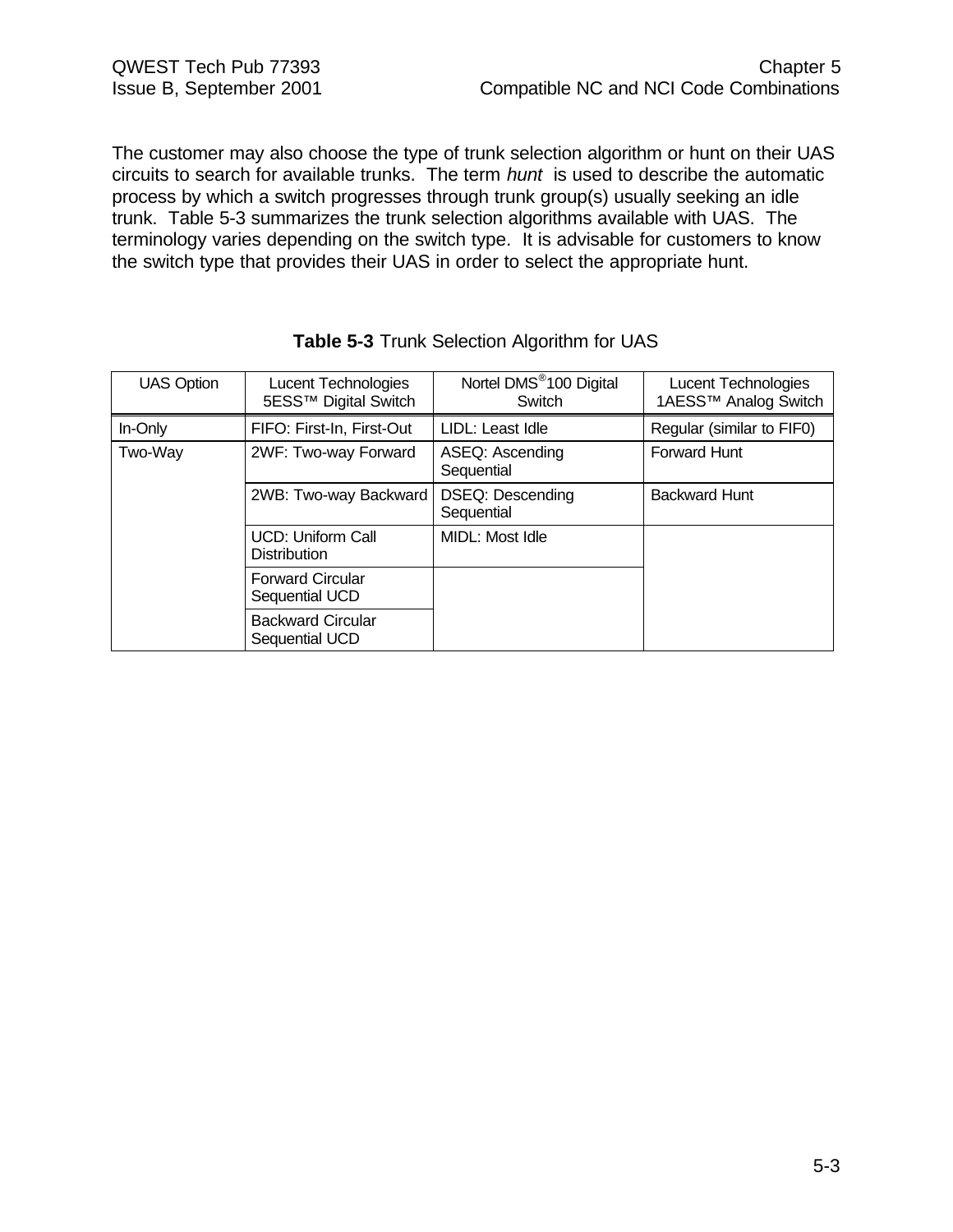# **Chapter and Section Page**

| 6. | Compatible NC and NCI Code Combinations for QWEST Services |                                                             |  |
|----|------------------------------------------------------------|-------------------------------------------------------------|--|
|    |                                                            |                                                             |  |
|    |                                                            |                                                             |  |
|    | 6.2                                                        |                                                             |  |
|    | 6.3                                                        |                                                             |  |
|    | 6.4                                                        |                                                             |  |
|    | 6.5                                                        | UAS with Self-Healing Alternate Route Protection (SHARP)6-3 |  |
|    | 6.6                                                        |                                                             |  |
|    |                                                            |                                                             |  |

# **Tables**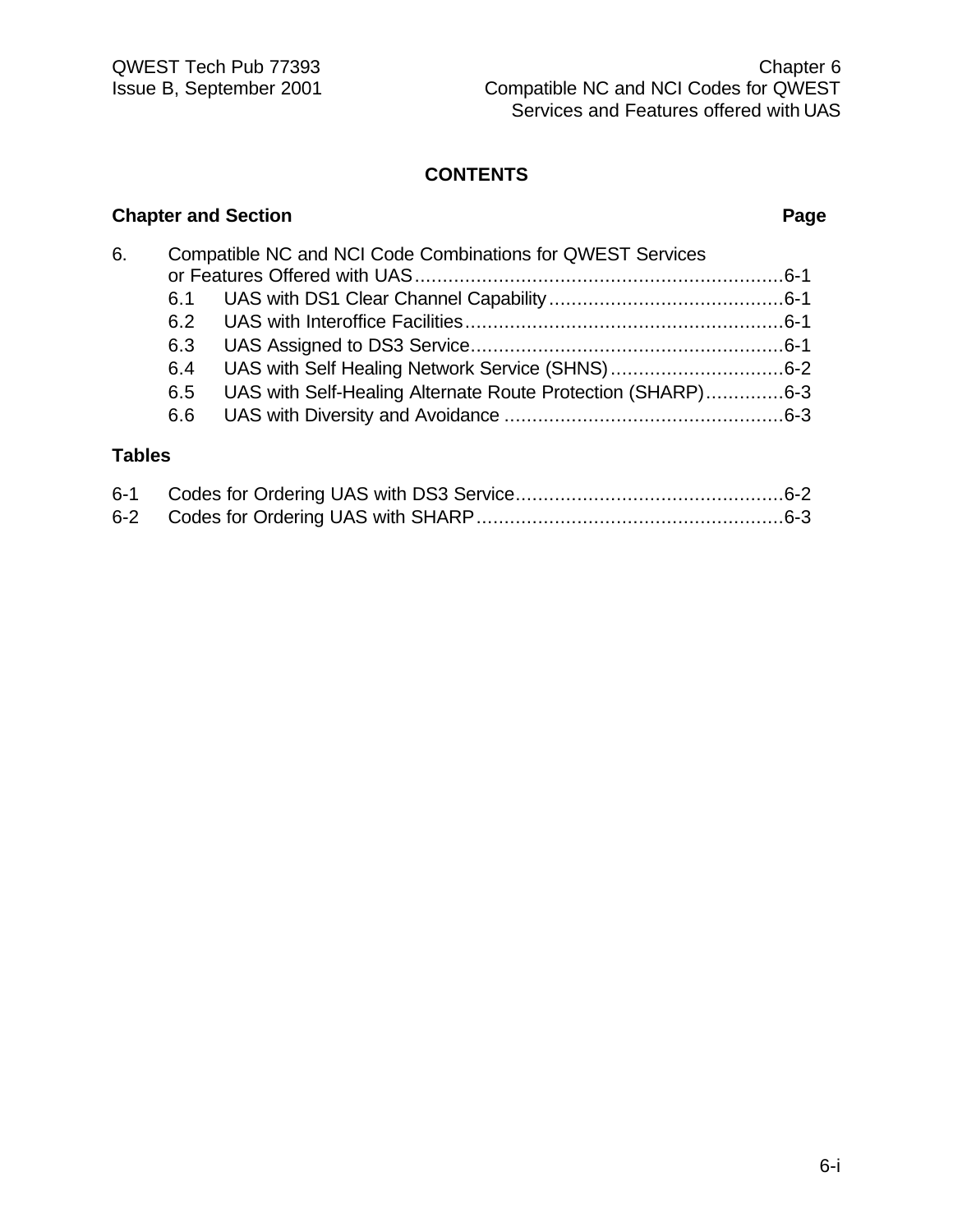### **6. Compatible NC and NCI Code Combinations for QWEST Services or Features Offered with UAS**

# **6.1 UAS with DS1 Clear Channel Capability**

# **6.1.1 Order the High Capacity Channel**

To order UAS with DS1 Clear Channel Capability, refer to Table 5-1. The line code of the DS1 high capacity channel must be B8ZS. The frame format can be either ANSI ESF or Non-ANSI ESF.

# **6.1.2 Order the UAS Trunks**

Refer to Table 5-2 to obtain the NC codes for ordering the UAS trunks.

# **6.2 UAS with Interoffice Facilities**

Order UAS as specified in Chapter Five and request Interoffice Facilities.

# **6.3 UAS Assigned to DS3 Service**

The customer may assign UAS to DS3 Service, which is tariffed under Interstate jurisdiction FCC No. 5.

# **6.3.1 Order the DS3 Service**

To order UAS embedded within a DS3, refer to Table 6-1. M-Framing is the frame format for all DS3 signals and the line code is B3ZS. Locate the row having the required technical performance or features of the requested channel in Column A. Obtain the NC code from Column B. Obtain the NCI code from Column C.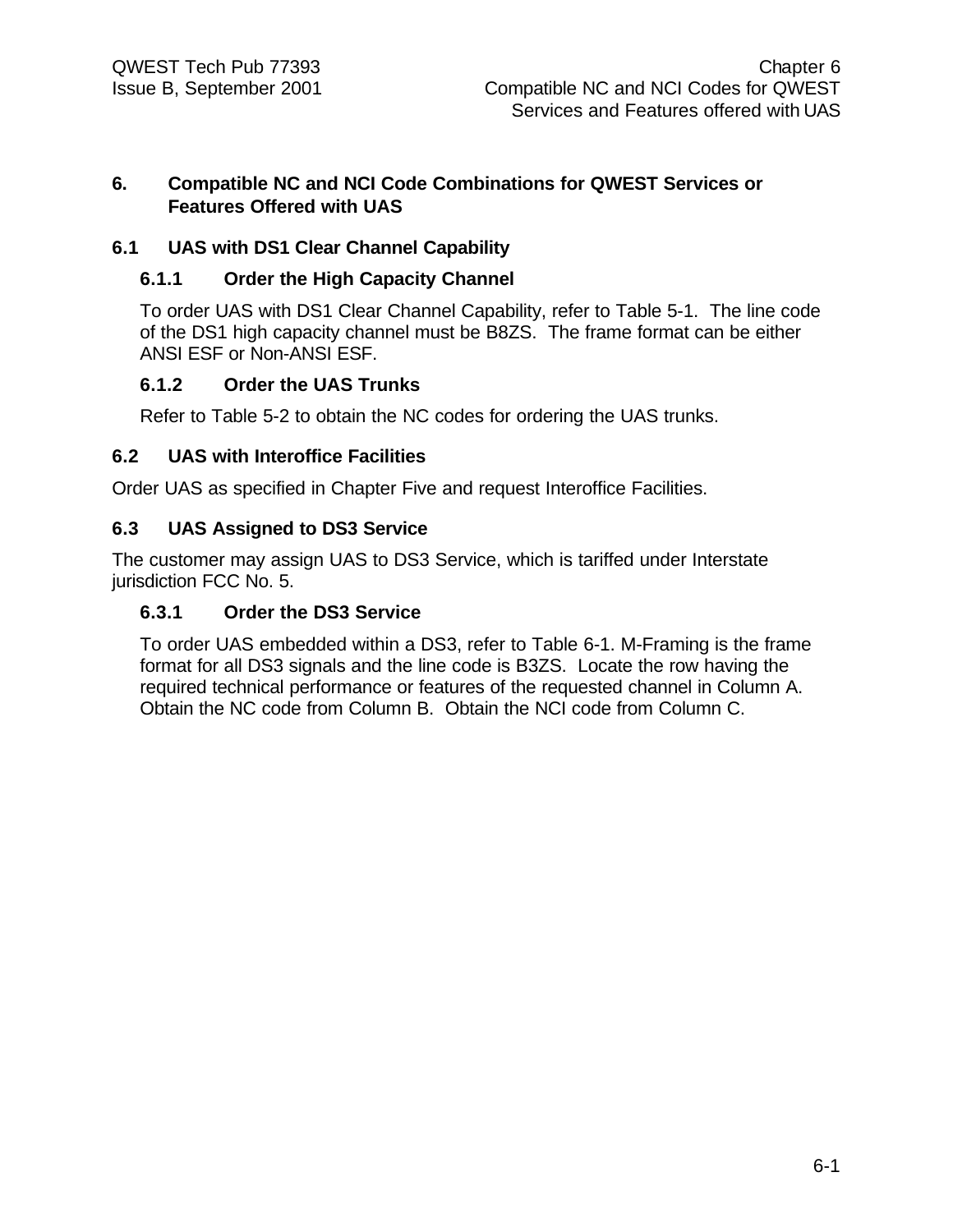| Table 6-1 Codes for Ordering UAS with DS3 Service |  |
|---------------------------------------------------|--|
|---------------------------------------------------|--|

|                | А<br><b>Other Options</b>                                                                                       | B<br>NC.<br>Code | C<br>NCI at End-<br><b>User Premises</b> |
|----------------|-----------------------------------------------------------------------------------------------------------------|------------------|------------------------------------------|
|                | Channelized DS3 Signal with M23 CO Multiplexing                                                                 | HF-M             | 04DS6.44                                 |
| $\overline{2}$ | Channelized with C-Bit Parity DS3 Signal with M23 CO Multiplexing                                               | <b>HFCM</b>      | 04DS6.44I                                |
| 3              | Channelized DS3 Signal with M23 CO Multiplexing; Optioned for DS1<br><b>Clear Channel Capability</b>            | $HF-1$           | 04DS6.44                                 |
| $\overline{4}$ | Channelized with C-Bit Parity DS3 Signal with M23 CO Multiplexing;<br>Optioned for DS1 Clear Channel Capability | HFC <sub>1</sub> | 04DS6.44I                                |
| 5              | Channelized DS3 with SHARP; Loop Protection (One End Only) and<br>CO Multiplexing                               | <b>HFHM</b>      | 04DS6.44                                 |
| 6              | Channelized with C-Bit Parity DS3 with SHARP; Loop Protection<br>(One End Only) and CO Multiplexing             | <b>HFHM</b>      | 04DS6.44I                                |
| $\overline{7}$ | DS3 with SHARP Plus; Loop and Interoffice Facilities and CO<br>Multiplexing                                     | <b>HFHJ</b>      | 04DS6.44                                 |
| 8              | Channelized with C-Bit Parity DS3 with SHARP Plus; Loop and<br>Interoffice Facilities and CO Multiplexing       | <b>HFHJ</b>      | 04DS6.44I                                |
| 9              | DS3 with SHNS and CO Multiplexing                                                                               | <b>HFPQ</b>      | 04DS6.44                                 |
| 10             | Channelized with C-Bit Parity DS3 with SHNS and CO Multiplexing                                                 | <b>HFPQ</b>      | 04DS6.44                                 |

# **6.3.2 Order the High Capacity Channel**

Refer to Table 5-1 to obtain the NC code for ordering the DS1 channel. No DS1 NCI code is required since the DS3 NCI code applies. The DS3 NCI code is provided in Table 6-1.

# **6.3.3 Order the UAS Trunks**

Refer to Table 5-2 to obtain the NC codes for ordering the UAS trunks.

### **6.4 UAS with Self Healing Network Service (SHNS)**

Self-Healing Network Service (SHNS) may be ordered with UAS with DS3 Service only. It is limited to Intrastate Jurisdiction for customer survivability and disaster recovery loop protection. SHNS is provisioned over fiber facilities.

### **6.4.1 Order the DS3**

Refer to table 6-2 to order the DS3 with SHNS.

# **6.4.2 Order the High Capacity Channel**

Refer to Table 5-1 to obtain the NC code for ordering the DS1 channel. No NCI code for the DS1 channel is necessary because the Network Interface is a DS3 and its NCI is provided in Table 6-1.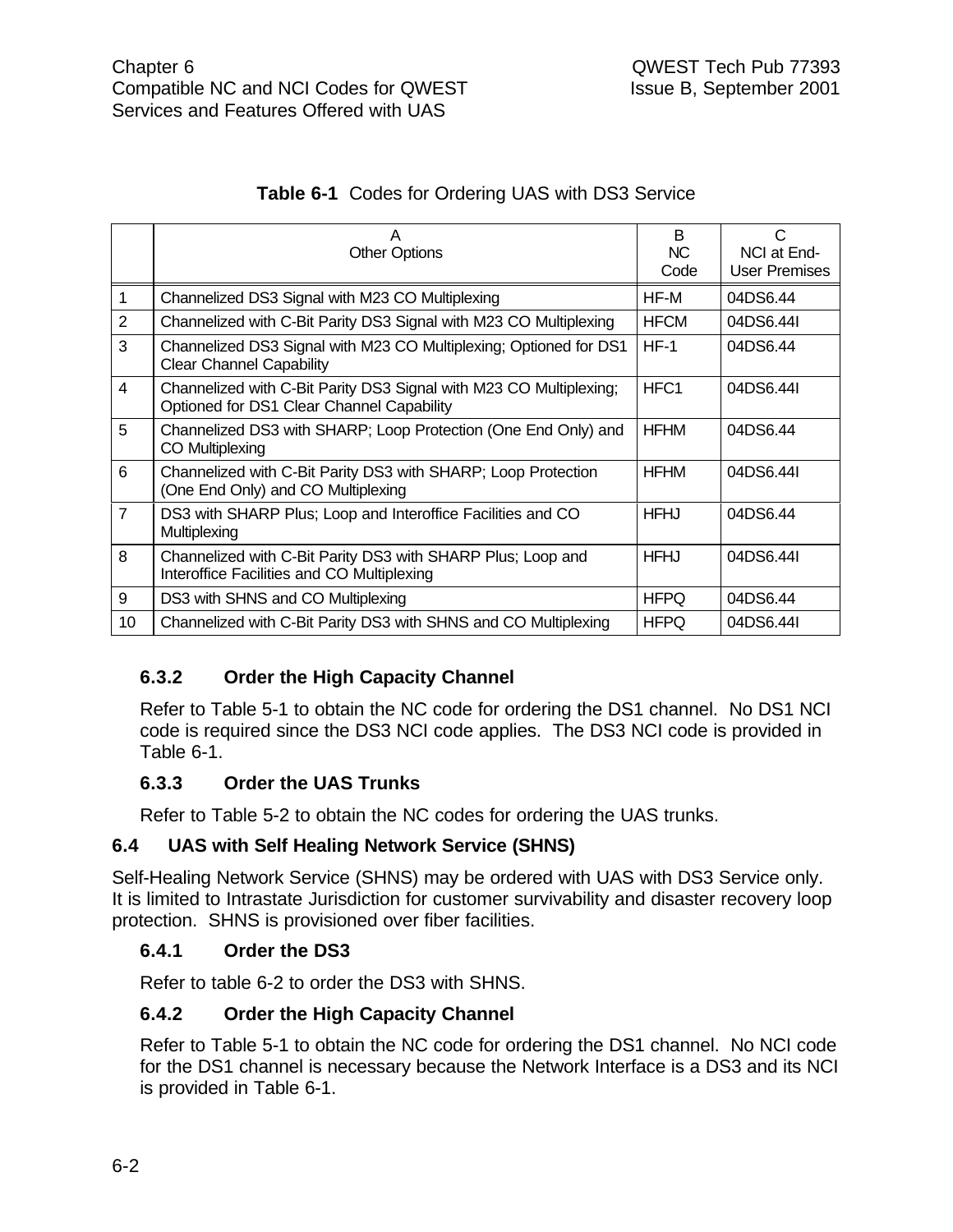# **6.4.3 Order the UAS Trunks**

Refer to Table 5-2 to obtain the NC codes for ordering the UAS trunks.

# **6.5 UAS with Self-Healing Alternate Route Protection (SHARP)**

UAS may be ordered with SHARP Service or SHARP Plus Service as described in Technical Publication 77340, limited to Intrastate Jurisdiction for customer survivability and disaster recovery loop protection. SHARP is provisioned over fiber facilities. Only the SHARP and SHARP Plus Services listed in Tables 6-1 and 6-2 can be ordered with UAS.

### **6.5.1 Order the High Capacity Channel**

To order UAS with SHARP (Loop Only) or SHARP Plus Service (Loop and Interoffice), refer to Table 6-2. In Column A, locate the row having the required technical performance or features of the requested channel. Obtain the NC code from Column C. Obtain the NCI code from the SHARP Technical Publication. Refer to Table 6-1 to order UAS with SHARP or SHARP Plus with QWEST DS3 Service.

| <b>Equipment Frame Format</b><br>and Line Code | в<br><b>Other Options</b> | С<br><b>Protection Type</b><br>NC Code |                   | D<br>NCI at<br>Customer |
|------------------------------------------------|---------------------------|----------------------------------------|-------------------|-------------------------|
|                                                |                           | <b>SHARP</b>                           | <b>SHARP PLUS</b> | <b>Premises</b>         |
| SF & AMI                                       | DS1 with Self-            | <b>HCHC</b>                            | <b>HCHS</b>       | See 77340               |
| ANSI ESF & AMI                                 | Healing and               | <b>HCHC</b>                            | <b>HCHS</b>       | See 77340               |
| Non-ANSI ESF & AMI                             | <b>Disaster Recovery</b>  | <b>HCHC</b>                            | <b>HCHS</b>       | See 77340               |
| ANSI ESF & B8ZS                                | Protection                | <b>HCHC</b>                            | <b>HCHS</b>       | See 77340               |
| Non-ANSI ESF & B8ZS                            | (One End Only)*           | <b>HCHC</b>                            | <b>HCHS</b>       | See 77340               |

|  |  |  |  | Table 6-2 Codes for Ordering UAS with SHARP |
|--|--|--|--|---------------------------------------------|
|--|--|--|--|---------------------------------------------|

\* Includes Voice and Digital Data Multiplexing

# **6.5.2 Order the UAS Trunks**

Refer to Table 5-2 to obtain the NC codes for ordering the UAS trunks.

# **6.6 UAS with Diversity and Avoidance**

Order UAS Service as in Chapter Five and Refer to Technical Publication 77344, *QWEST Diversity and Avoidance,* to order Diversity and Avoidance.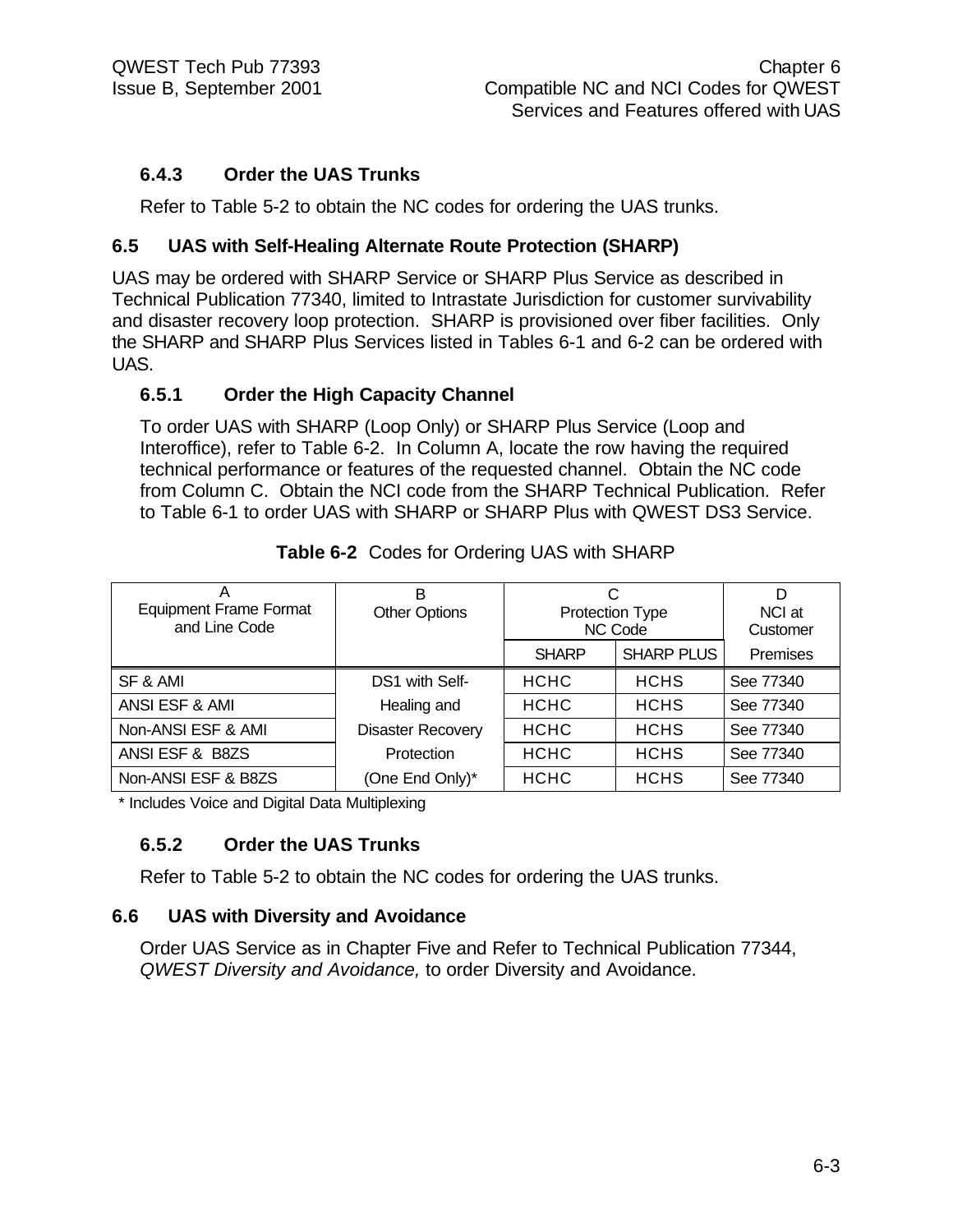# **Chapter and Section Page**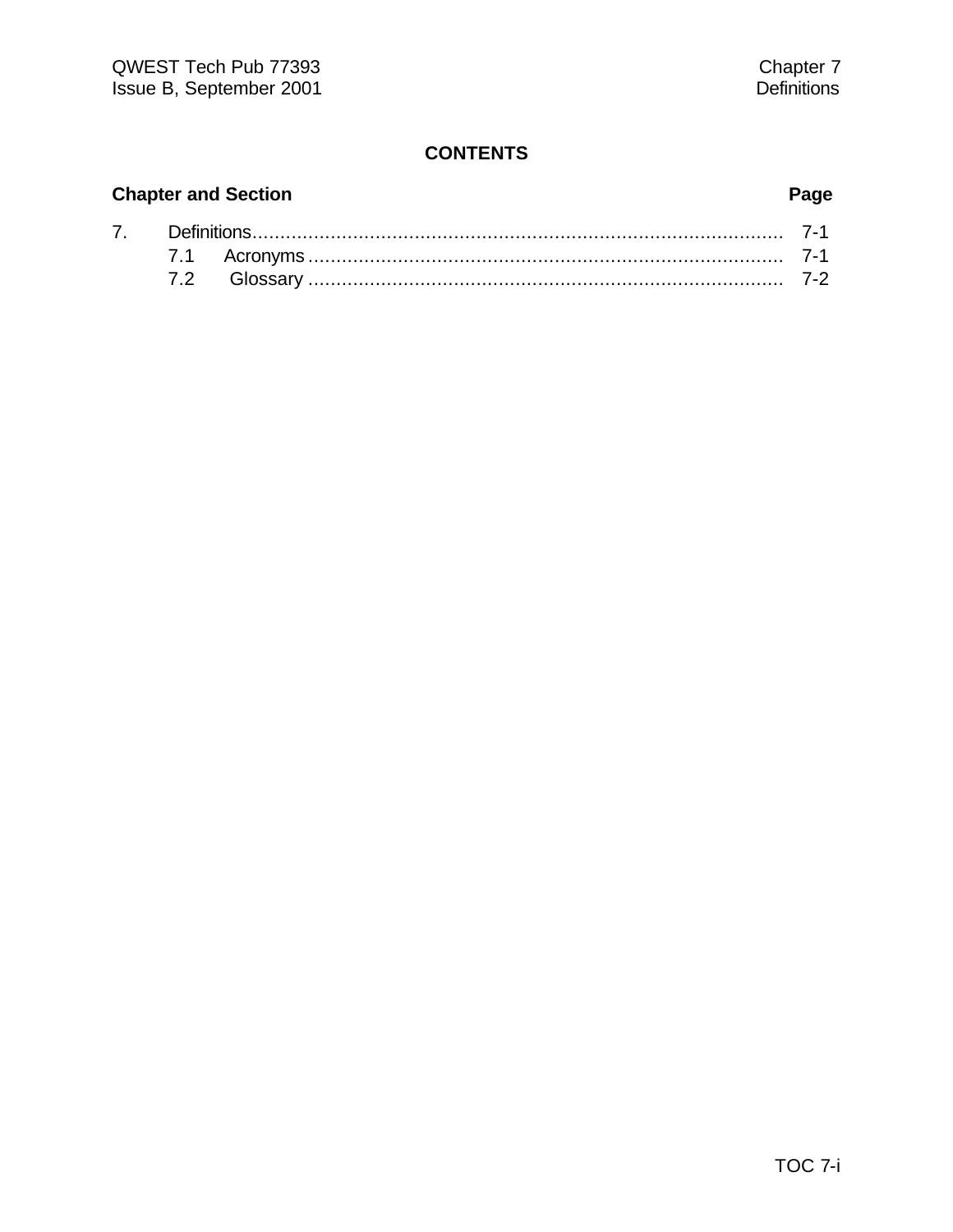# **7. Definitions**

# **7.1 Acronyms**

| AMI             | <b>Alternate Mark Inversion</b>                                               |
|-----------------|-------------------------------------------------------------------------------|
| <b>ANSI</b>     | American National Standards Institute                                         |
| <b>AWC</b>      | <b>Alternate Wire Center</b>                                                  |
| <b>ASEQ</b>     | <b>Ascending Sequential Hunting</b>                                           |
| B8ZS            | <b>Bipolar with 8 Zero Substitution</b>                                       |
| <b>BGUCD</b>    | <b>Backward Circular Sequential Hunt</b>                                      |
| bps             | Bits Per Second (Now bit/s)                                                   |
| <b>CFA</b>      | <b>Connecting Facility Assignment</b>                                         |
| <b>CPE</b>      | <b>Customer Provided Equipment</b>                                            |
| DS <sub>1</sub> | High Capacity 1.544 Mbit/s Service<br>Digital Signal Level 1 (1.544 Mbit/s)   |
| DS <sub>3</sub> | High Capacity 44.736 Mbit/s Service<br>Digital Signal Level 3 (44.736 Mbit/s) |
| D <sub>S0</sub> | Digital Signal Level 0 (64 kbit/s) (1 voice channel)                          |
| <b>DSEQ</b>     | <b>Descending Sequential Hunting</b>                                          |
| DSX-1           | Digital Signal Level 1 Cross-connect                                          |
| <b>EML</b>      | <b>Expected Measured Loss</b>                                                 |
| ERL             | Echo Return Loss                                                              |
| <b>ESF</b>      | <b>Extended Superframe</b>                                                    |
| EU              | End-User                                                                      |
| <b>FCO</b>      | <b>Foreign Central Office</b>                                                 |
| <b>GUCD</b>     | <b>Forward Circular Sequential Hunt</b>                                       |
| IC              | Interexchange Carrier                                                         |
| kbit/s          | kilobits per second (1,000 bit/s)                                             |
| <b>LEC</b>      | <b>Local Exchange Carrier</b>                                                 |
| <b>LIDL</b>     | Least Idle                                                                    |
| M23             | M23 multiplexer application                                                   |
| Mbit/s          | Megabit per Second                                                            |
| <b>MIDL</b>     | Most Idle                                                                     |
| <b>NC</b>       | <b>Network Channel</b>                                                        |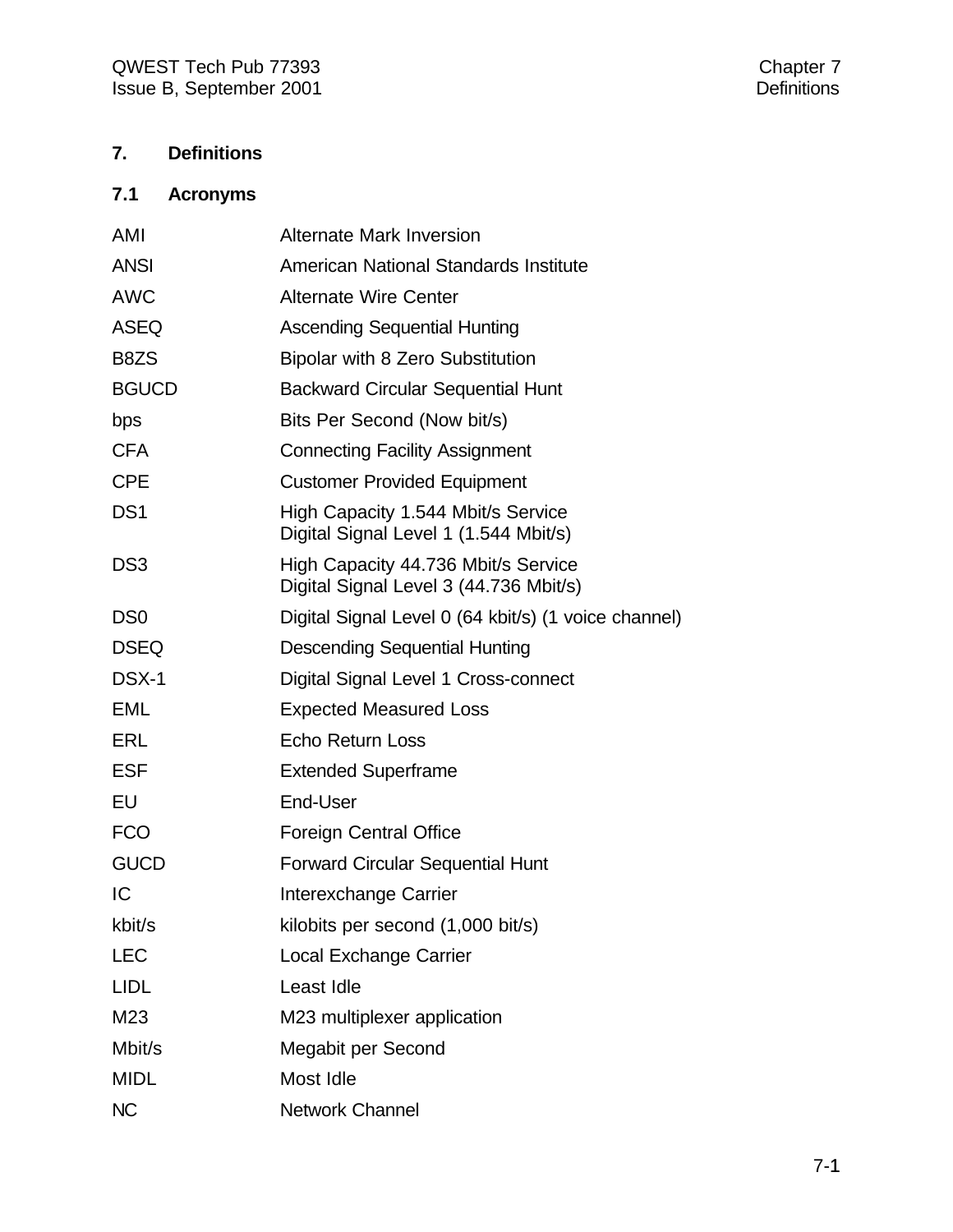| <b>NCI</b>   | Network Channel Interface                |
|--------------|------------------------------------------|
| ΝI           | Network Interface                        |
| <b>POP</b>   | <b>Point of Presence</b>                 |
| <b>POT</b>   | Point of Termination                     |
| <b>PSTN</b>  | <b>Public Switched Telephone Network</b> |
| SF           | Superframe                               |
| <b>SHARP</b> | Self-Healing Alternate Route Protection  |
| <b>SHNS</b>  | <b>Self-Healing Network Service</b>      |
| <b>SRL</b>   | <b>Singing Return Loss</b>               |
| <b>SWC</b>   | <b>Serving Wire Center</b>               |
| <b>TLP</b>   | <b>Transmission Level Point</b>          |
| <b>UAS</b>   | Uniform Access Solution                  |
| UCD          | Uniform Call Distribution                |

# **7.2 Glossary**

# **Alternate Mark Inversion (AMI)**

A line-code for transmission of baseband digital signals wherein a binary one pulse (called a mark) is the opposite polarity as its predecessor.

### **American National Standards Institute (ANSI)**

An organization supported by the telecommunications industry to establish performance and interface standards.

### **Answer Supervision**

An off-hook signal transmitted towards the calling end of a connection when the called party answers.

### **Ascending Sequential Hunting (ASEQ)**

The trunk group is searched sequentially, starting from the beginning of the trunk group in ascending order, selecting the first idle trunk.

### **Avoidance**

Bypassing a customer specified geographical area and/or wire center.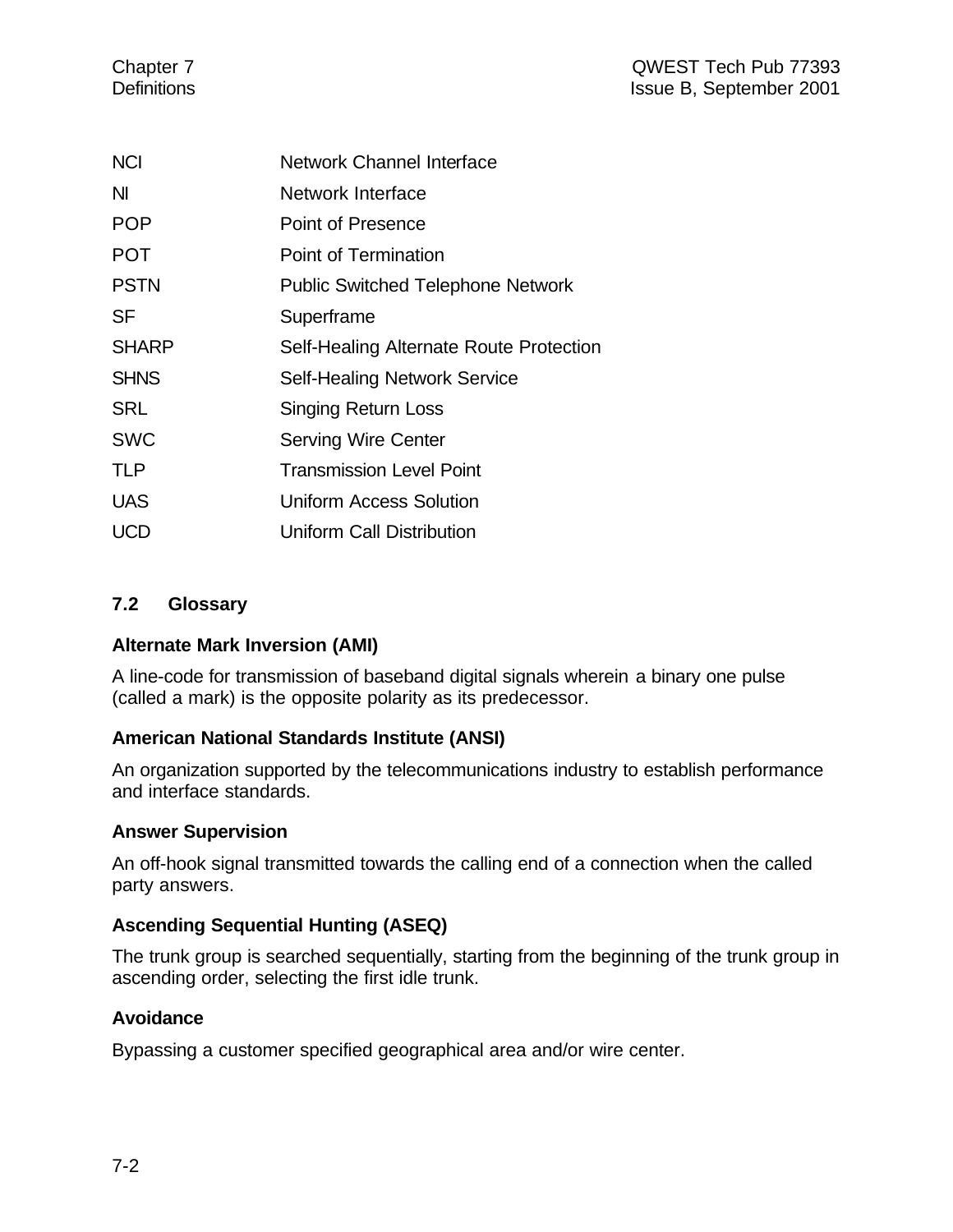### **Backward Circular Sequential Hunt (BGUCD)**

The start hunt member is that last selected member -1. Hunting then continues through the trunk members in a backward direction using circular hunting to the lowest member, then starting over at the highest member. The hunt continues in this matter until an idle member is found or all members are found busy.

### **Bandwidth**

The range of frequencies that contain most of the energy or power of a signal; also, the range of frequencies over which a circuit of system is designed to operate.

### **Bipolar Return to Zero (BPRZ)**

A three-level code in which a binary 1 is represented by a pulse of one of two polarities, and a binary zero is represented by the absence of a pulse. During the unit interval for a pulse, the signal voltage will rise in amplitude for a portion of the unit interval, possibly be sustained at some amplitude for part of the unit interval, then decrease in time to zero before the end of the unit interval. AMI and B8ZS line-codes are applications of BPRZ.

### **Bipolar With 8 Zero Substitution (B8ZS)**

Bipolar 8 Zero Substitution is an application of BPRZ and is an exception to the Alternate Mark Inversion (AMI) line-code rule. It is one method of providing bit independence for digital transmission by providing a minimum 1s density of 1 in 8 bits.

### **Bit (Binary Digit)**

A binary unit of information. It is represented by one of two possible conditions, such as the value 0 or 1, on or off, high potential or low potential, conducting or not conducting, magnetized or demagnetized. A Bit is the smallest unit of information, by definition.

### **Bits/second (bit/s)**

Bits per second, e.g., 1200 bit/s. In data transmission, it is the number of binary zero and one bits transmitted in 1 second. Modern terminology uses "bit/s" e.g., 1200 bit/s.

### **Byte**

A consecutive number of bits usually constituting a complete character or symbol. If the length of the byte is not specified, it is conventionally assumed to have a length of 8-bits. In the Digital Data System, a byte refers to an arbitrary group of 8 consecutive bits; it does not correspond to a byte of customer data.

### **C-Bit Parity**

An M-framed application in which the C bits are used for network management and maintenance functions instead of denoting the presence or absence of stuff bits.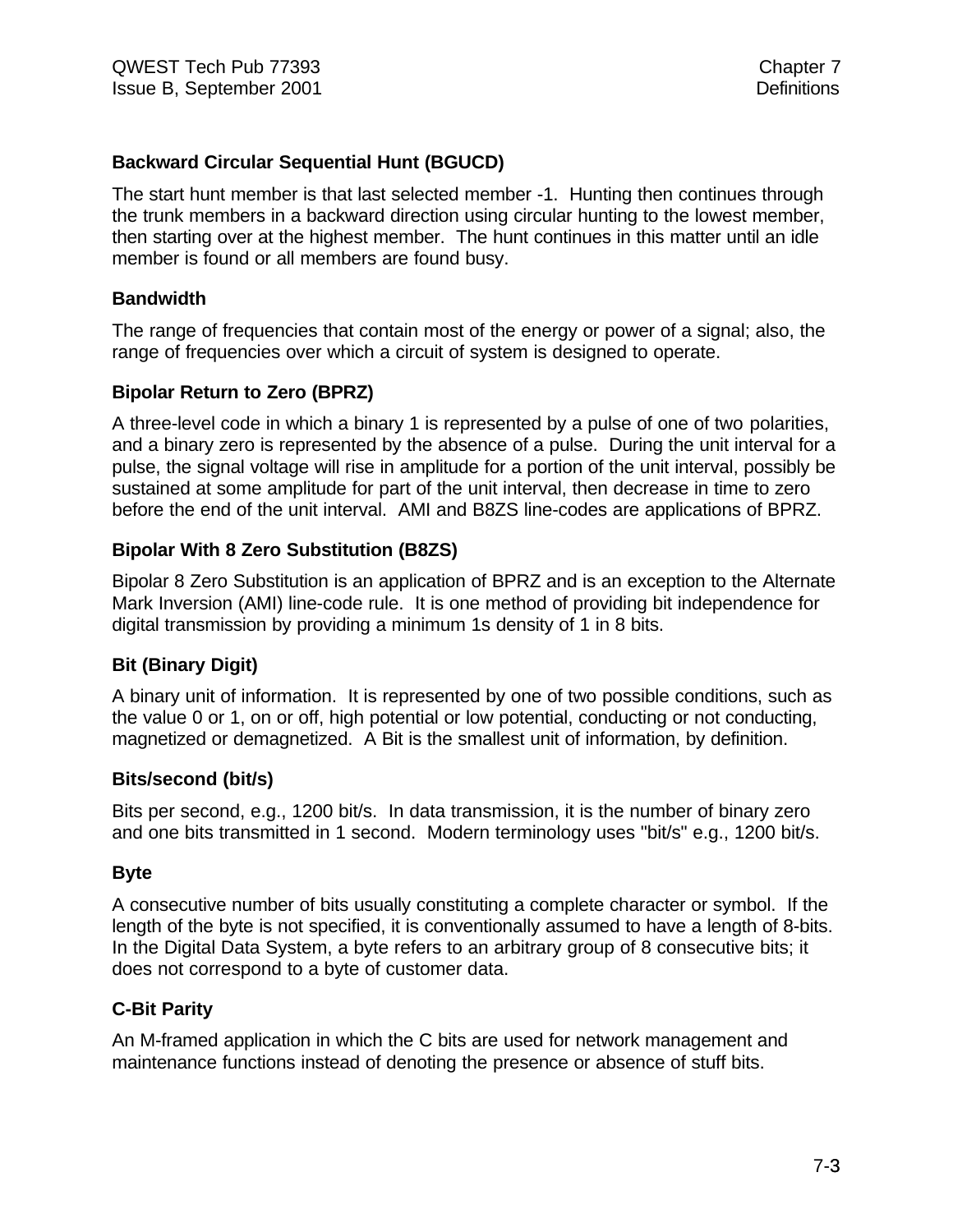# **Central Office (CO)**

A local switching system (or a portion thereof) and its associated equipment located at a wire center.

# **Channel**

An electrical or photonic, in the case of fiber optic based transmission systems, communications path between two or more points of termination.

# **Channel Service Unit (CSU)**

Customer owned Network Channel Terminating Equipment, providing regeneration of the signal received from the network, control of the pulse shape and amplitude of the customer signal transmitted into the network. (The CSU may also provide loopback capability). In data applications, the CSU function is usually found within a Data Service Unit. In non-data applications, the CSU functions are sometimes contained within the terminal equipment (PBX, etc.)

# **Channelize**

The process of multiplexing-demultiplexing channels using analog or digital techniques.

# **Connecting Facility Assignment (CFA)**

Identifies the Exchange Company carrier system and channel to be used from a High Capacity Facility.

# **Customer Premises**

Denotes a building or portion(s) of a building occupied by a single customer or End-User either as a place of business or residence. Adjacent buildings and the buildings on the same continuous property occupied by the customer and not separated by a public thoroughfare, are also considered the same customer's premises.

# **Customer Provided Equipment (CPE)**

Equipment owned and maintained by the customer and located on their side of the EU-POT network interface. In the QWEST Digital Data Service application, CPE typically includes the DSU (CSU/DSU) and data terminal equipment which are connected to the channel.

# **Customers**

Denotes any individual, partnership or corporation who subscribes to the services provided by QWEST. Customers are divided into two distinct and separate categories: (1) carriers, who provide services for hire for others, and (2) End-Users, who request services only for their own use.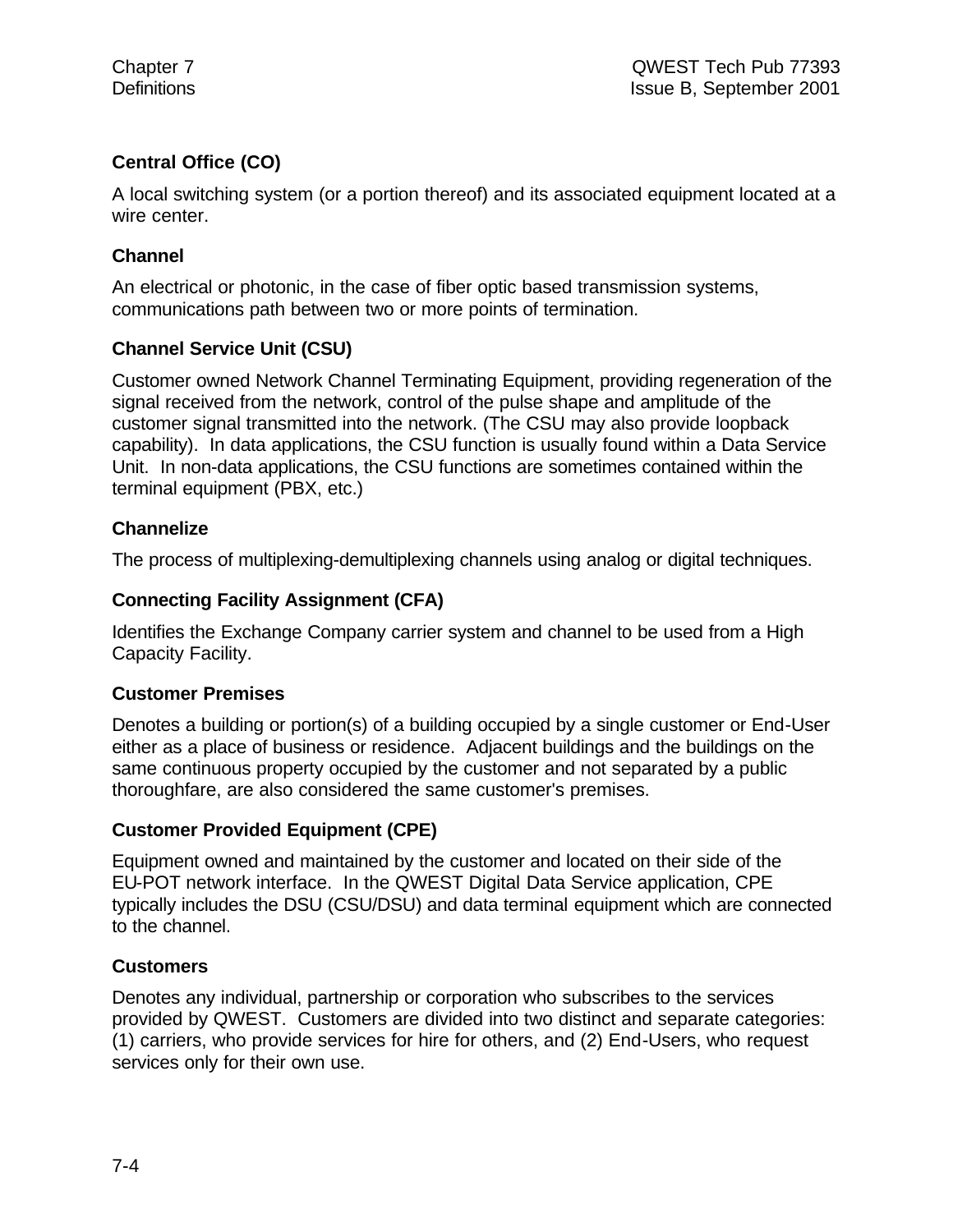### **Descending Sequential Hunting (DSEQ)**

The trunk group is searched sequentially, starting from the end of the trunk group in descending order, selecting the first idle trunk.

### **Diversity**

Routing of customer circuits or access lines over physically separated facilities.

### **DS0 Channel**

A rate of 64 kbit/s. Also, a term used to denote one of 24 64 kbit/s channels within a DS1 rate signal.

### **DS1 Clear Channel**

Denotes that 1.536 Mbit/s of a 1.544 Mbit/s DS1 facility are available for customer information. The remaining 8 kilobits, or overhead, are for error correction, framing, and network performance/status/information.

### **Extended Superframe (ESF) Format**

An extended Superframe consists of twenty-four consecutive DS1 frames. Bit one of each frame (the F-bit) is time shared during the 24 frames to describe a 6 bit frame pattern, a 6 bit CRC remainder, and a 12 bit data link. The transfer rate of each is 2 kbit/s, 2 kbit/s, and 4 kbit/s respectively.

### **E & M Signaling**

A bi-directional, full duplex, direct current signaling arrangement between a switching machine and a transport facility, between two switching machines, or between two transport facilities. It uses two or four signaling conductors in addition to the transmission path conductors.

### **End Office**

A designation of a QWEST switching system that occupies the lowest level of the public switched network hierarchy. It is the designation of a switching system that connects lines to lines, and lines to trunks (a local switching system).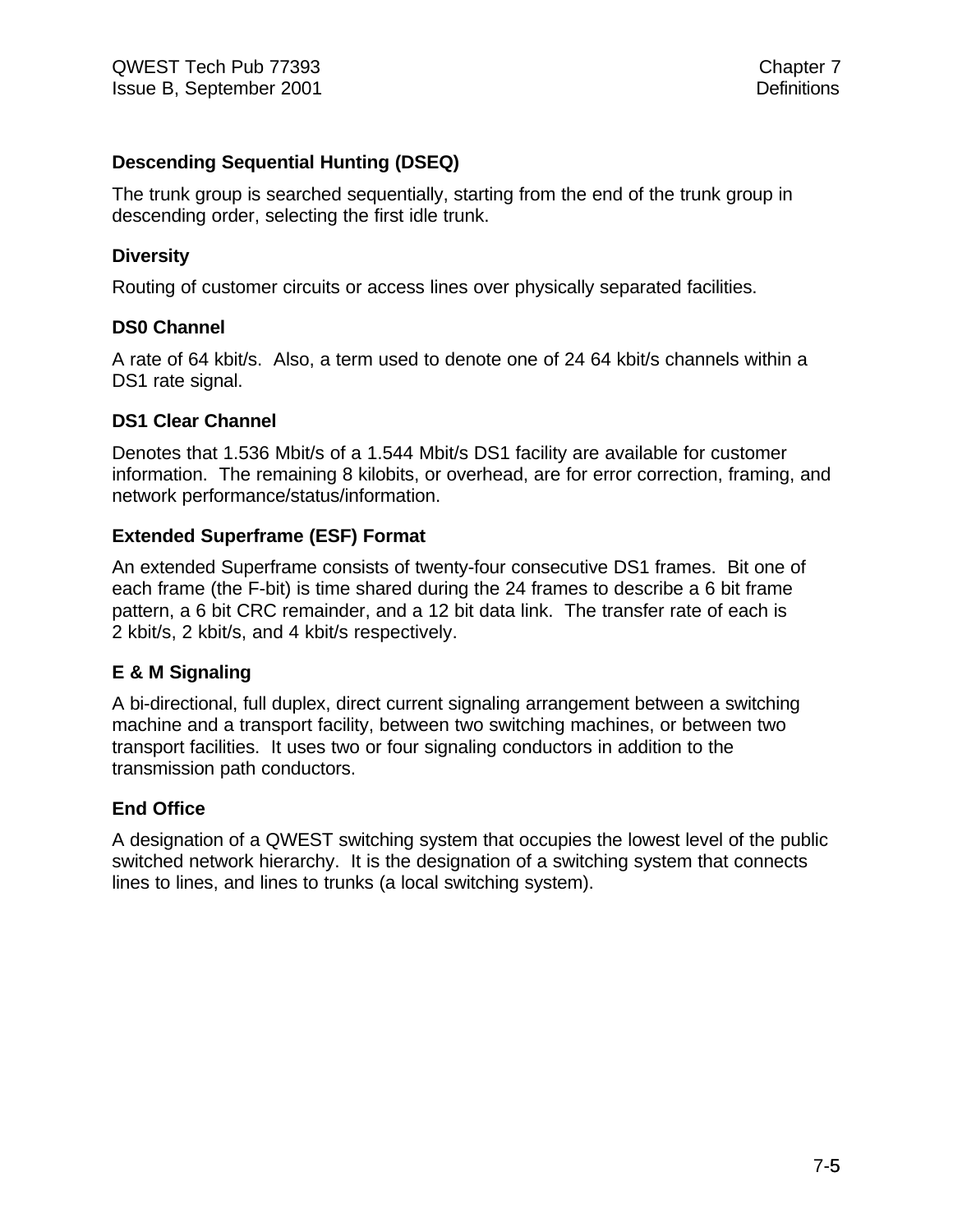# **End Office Switch**

The term "End Office Switch" denotes a QWEST switching system where local exchange services are terminated for purposes of interconnection to other exchange services or trunks. Included are Remote Switching modules and Remote Switching Systems served by a host office in a different wire center. See also "Local Switching System" End-User (EU).

The term "End-User" denotes any customer of telecommunications service that is not a carrier, except that a carrier shall be deemed to be an "End-User" to the extent that such carrier uses a telecommunications service for administrative purposes without making such service available to others, directly or indirectly. The term is frequently used to denote the difference between a Carrier interface and an interface subject to unique regulatory requirements at non-Carrier customer premises (FCC Part 68, etc.)

# **Forward Circular Sequential Hunt (GUCD)**

The start hunt member is the last selected member +1. Hunting then continues through the trunk members in a forward direction using circular hunting to the highest member, then starting over at the lowest member. The hunt continues in this manner until an idle member is found or all members are found busy.

# **Least Idle Hunting (LIDL)**

The central office selects the trunk that is idle for the shortest period of time in the trunk group.

### **Isochronous Transmission**

A transmission process in which there is always an integral number of unit intervals between any two significant instants. The transmission is characterized by a constant pulse rate, a constant time interval, or multiples thereof between voltage or electromagnetic field intensity transitions, and a gating by a controlled clock.

### **Jitter**

Random timing distortions of a digital signal, whereby the appearance of a pulse differs from where the pulse should occur relative to time.

### **Line**

The transport facility (cable pair or carrier channel) between the Central Office and Network Channel Interface.

### **Loop Reverse-Battery**

A form of supervision where a loop closure (a current path between the tip and ring) is used to initiate call set-up. When the terminating station answers, answer supervision is indicated to the originating end by the reversal of battery and ground on the Tip and Ring leads. This form of signaling is used on one-way trunks.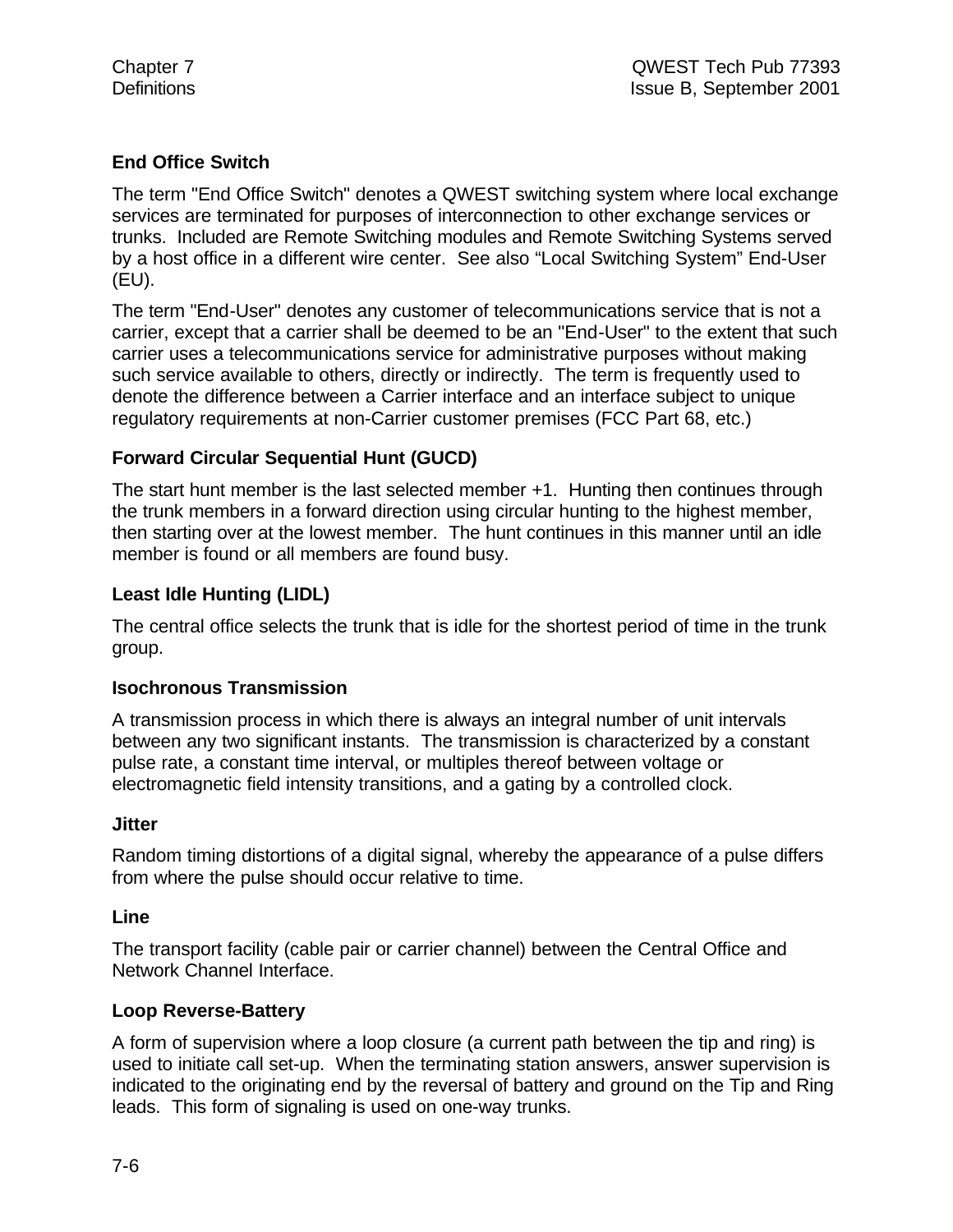# **Most Idle Hunting (MIDL)**

The central office selects the trunk that is idle for the longest period of time in the trunk group.

# **Multiplexer (Mux)**

Equipment used to multiplex, or do multiplexing: Multiplexing is a technique of modulating (analog) or interleaving (digital) multiple, relatively narrow bandwidth channels into a single channel having a wider bandwidth (analog) or higher bit-rate (digital). The term Multiplexer implies the demultiplexing function is present to reverse the process so it is not usually stated.

# **Network**

The interconnected telecommunications equipment and facilities.

# **Network Channel (NC) Code**

The Network Channel (NC) code is an encoded representation used to identify both switched and non-switched channel services. Included in this code set are customer options associated with individual channel services, or feature groups and other switched services.

# **Network Channel Interface (NCI) Code**

The Network Channel Interface (NCI) code is an encoded representation used to identify five (5) interface elements located at a Point of Termination (POT) at a central office or at the Network Interface at a customer location. The Interface code elements are: Total Conductors, Protocol, Impedance, Protocol Options, and Transmission Level Points (TLP). (At a digital interface, the TLP element of the NCI code is not used).

# **Network Interface (NI)**

The point of demarcation on the end-user's premises at which QWEST's responsibility for the provision of service ends.

# **Point of Termination (POT)**

The physical telecommunications interface that establishes the technical interface, the test point(s), and the point(s) of operational responsibility. (See Network Interface).

# **Premises**

Denotes a building or portion(s) of a building occupied by a single customer or End-User either as a place of business or residence.

# **Reverse-battery**

The switch, during setup and ringing, places -48v on ring, ground on tip. When the called party goes off-hook, the condition is reversed (i.e., -48v on tip, ground on ring).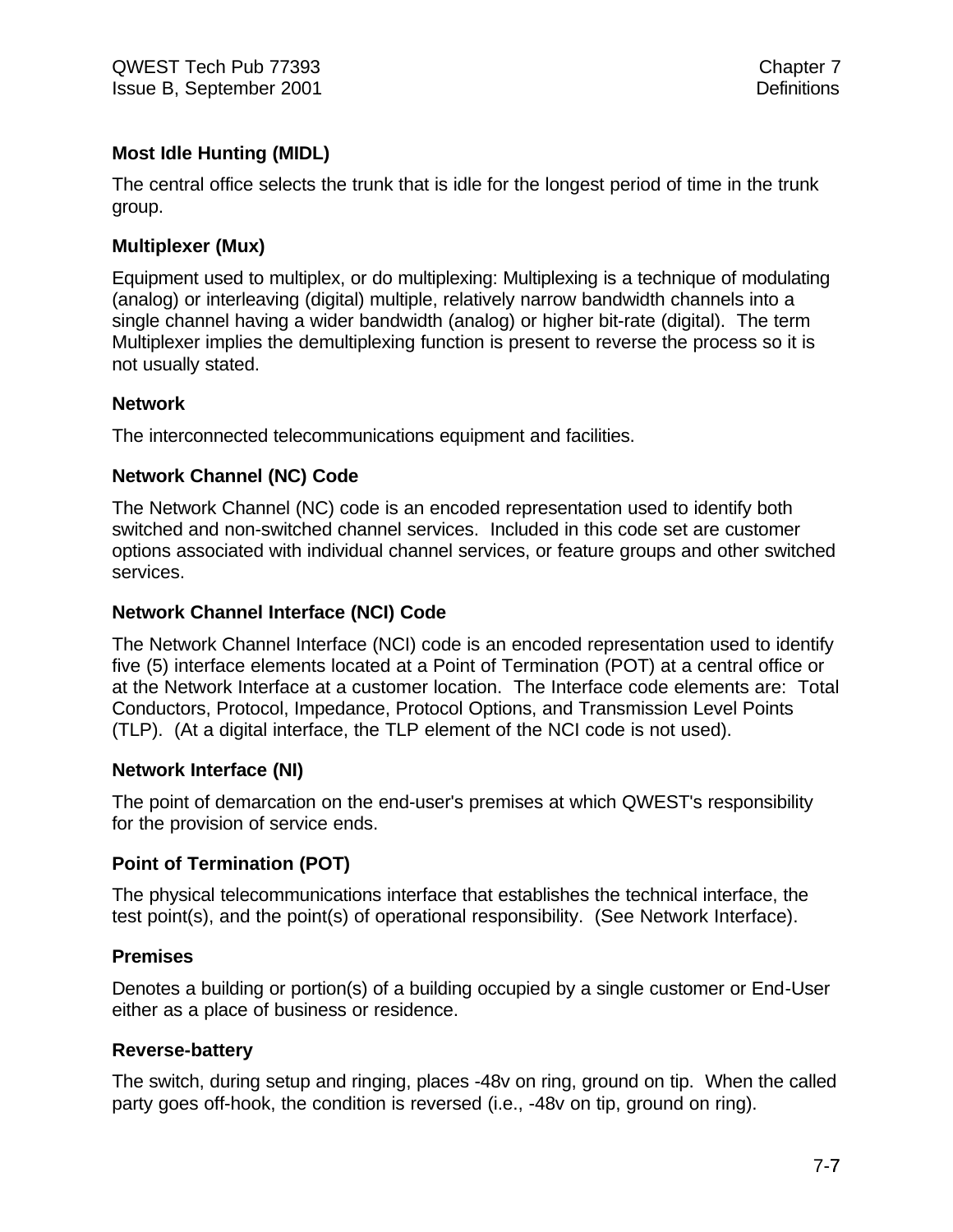# **Signaling**

The transmission of information to establish, monitor, or release connections and/or provide Network Control.

# **Serving Wire Center (SWC)**

The term "Serving Wire Center" denotes a QWEST Communications International Inc. Central Office from which dial tone for the Local Exchange Service would normally be provided to the demarcation point on the property at which the customer is served.

# **Superframe (SF) Format**

A superframe consists of 12 consecutive DS1 frames. Bit one of each frame (the F-bit) is used to describe a 12 bit-framing pattern during the 12 frames.

# **Trunk**

A communications path connecting two switching systems in a network, used in the establishment of an end-to-end connection.

# **Trunk Group**

A set of trunks that are traffic engineered as a unit for the establishment of connections between switching systems in which all of the communications paths are interchangeable.

# **Trunk-Side Connection**

Denotes the connection of a transmission path to the non-dial tone side of a local exchange switching system.

# **Two-Way Backward Hunt (2WB)**

Trunks will be hunted in numerically descending order.

# **Two-Way Forward Hunt (2WF)**

Trunks will be hunted in numerically ascending order.

# **Uniform Call Distribution (UCD)**

The start hunt member is randomly selected, then hunting follows Forward Circular Sequential Hunting.

# **Voice Grade (VG)**

A term used to describe a channel, circuit, facility or service that is suitable for the transmission of speech, digital or analog data or facsimile, generally with a frequency range of about 300 to 3000 Hz.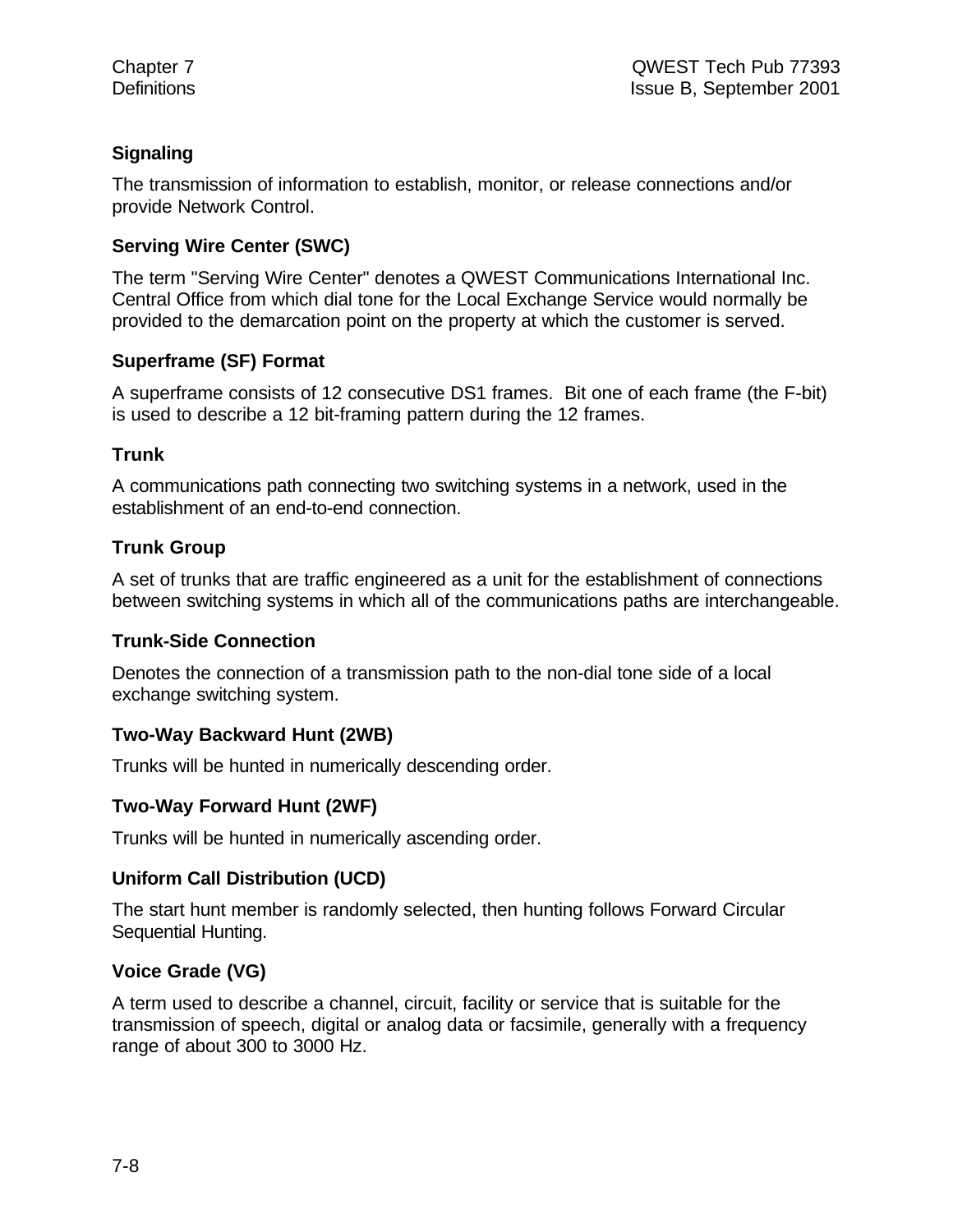# **Chapter and Section Page**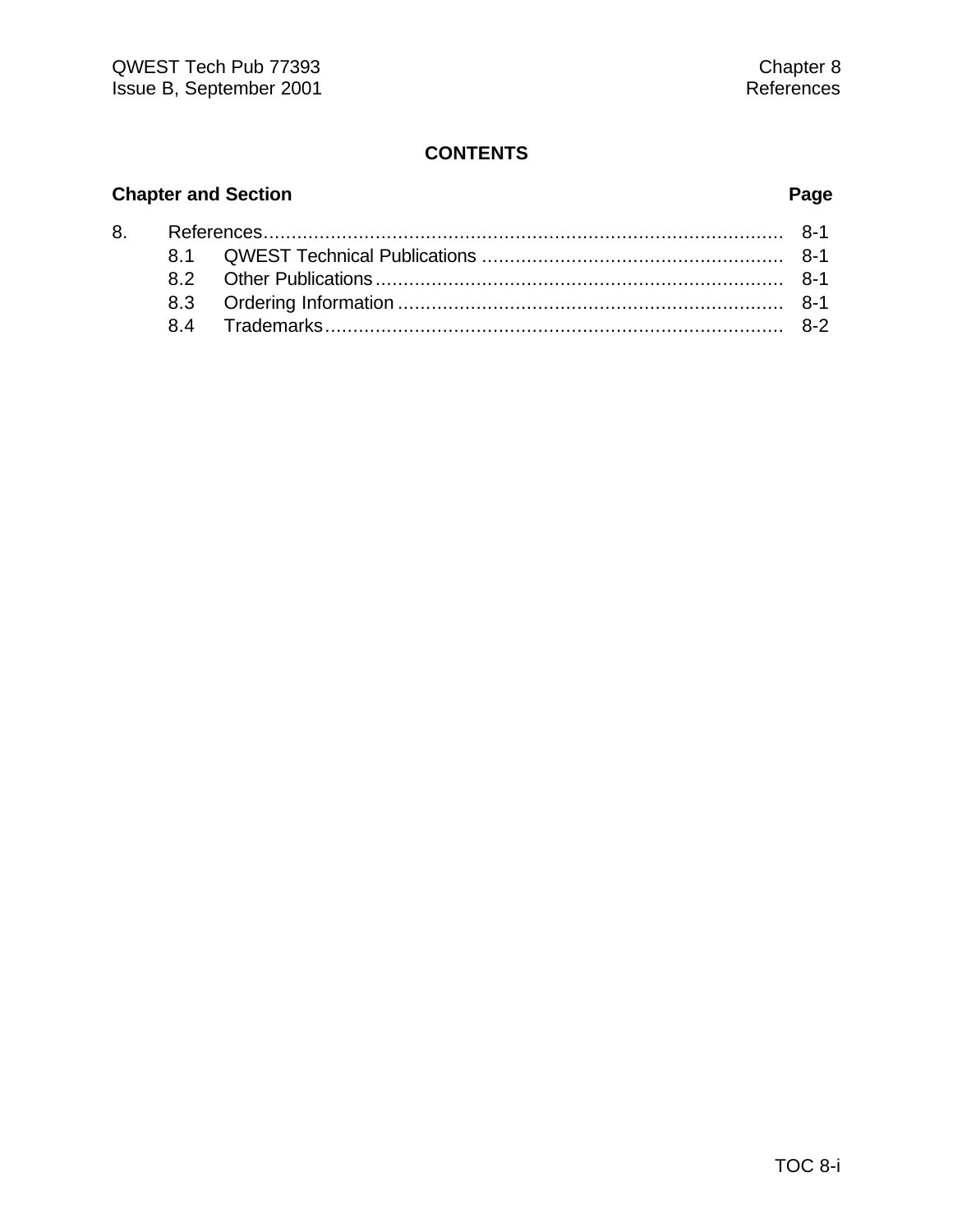### **8. References**

### **8.1 QWEST Technical Publications**

| <b>PUB 77311</b> | Analog Channels for Non-Access Service, Issue D, July 2001                                                                                                                                                                                   |
|------------------|----------------------------------------------------------------------------------------------------------------------------------------------------------------------------------------------------------------------------------------------|
| <b>PUB 77324</b> | QWEST DS3 Service, Issue D, September 2001                                                                                                                                                                                                   |
| <b>PUB 77332</b> | QWEST Self Healing Network Service (DS1, DS3, OC3 & OC12),<br>Issue L, January 2001                                                                                                                                                          |
| <b>PUB 77340</b> | Self-Healing Alternate Route Protection (SHARP), Issue F,<br>September 2001                                                                                                                                                                  |
| <b>PUB 77344</b> | <b>QWEST Diversity and Avoidance, Issue B, September 2001</b>                                                                                                                                                                                |
| <b>PUB 77375</b> | QWEST 1.544 Mbit/s Channels Interfaces Technical Specifications<br>for Network Channel Interface Codes Describing Electrical<br>Interfaces at Customer Premises and at QWEST Communications<br>Inc. Central Offices, Issue E, September 2001 |

### **8.2 Other Publications**

Tariff FCC No. 5 *QWEST Communications International Inc. ACCESS SERVICE* (Interstate)

### **8.3 Ordering Information**

All documents are subject to change and their citation in this document reflects the most current information available at the time of printing. Readers are advised to check status and availability. Those who are not QWEST employees may order;

QWEST Technical Publications from:

http://www/qwest.com/techpub

Employees of QWEST Communications International Inc. may order publications by submitting form RG 31-0033 to:

> Central Distribution Center (CDC) 1005 17th St., S-30 Denver, CO 80202 Phone: (303) 896-9446 Fax: (303) 965-8652

Most QWEST publications are available to QWEST employees on the company network (E\*MEDIA). Call the (303) 624-4796 or email: emedia@qwest.com for further information.